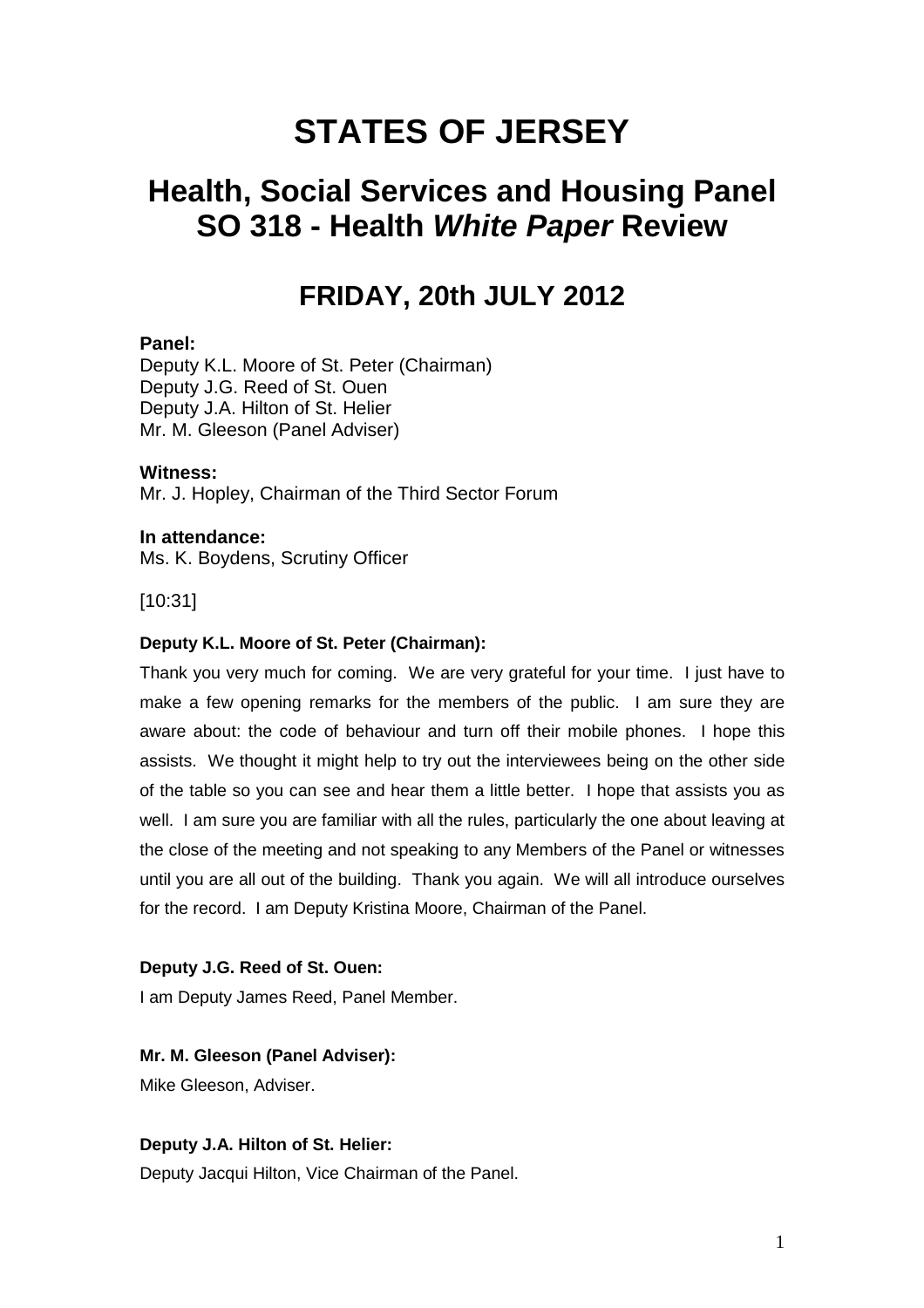## **Ms K. Boydens:**

Kellie Boyden, Scrutiny Officer.

## **Chairman of the Third Sector Forum:**

Jim Hopley. I think I am here in my capacity as Chair of the Third Sector Forum, but I am not quite sure.

## **The Deputy of St. Peter:**

I think that is a very good starting point. We will start with that role, Jim, because our first question really is to learn about your involvement with the drawing up of the White Paper and initially the Green Paper as well and your role with the Third Sector Forum. What involvement have you had with the department in the formulation of these plans?

## **Chairman of the Third Sector Forum:**

As far as the Third Sector Forum goes, that is a brand new organisation. It was only really created around about Easter time. So in terms of the Green Paper and the White Paper, the Forum per se had no direct involvement in either the Green Paper or White Paper. Obviously, now we are constituted (we have got a committee and are in the process of recruiting an Executive Officer) we will have ongoing input into what the situation is, but as far as the Forum went, no, it had no direct input. Individual members of the Forum, committee members, have certainly had direct involvement, which I have also had in various guises. I am currently the Chair and was Vice Chair of the Cheshire Home. I am the Vice Chair of Shopmobility St. Helier. I am the Vice Chair of a small medical charity, Huntington's Disease Association. I represent health matters on the council of the Chamber of Commerce. So obviously I have had a fair degree of involvement in the process, but, to be honest, only more latterly. I had no input whatsoever into the Green Paper apart from making a personal submission to it and a submission to it on behalf of a couple of the charities that I am involved in.

## **The Deputy of St. Peter:**

So you have not at any point seen outline businesses cases or experienced the department giving presentations?

## **Chairman of the Third Sector Forum:**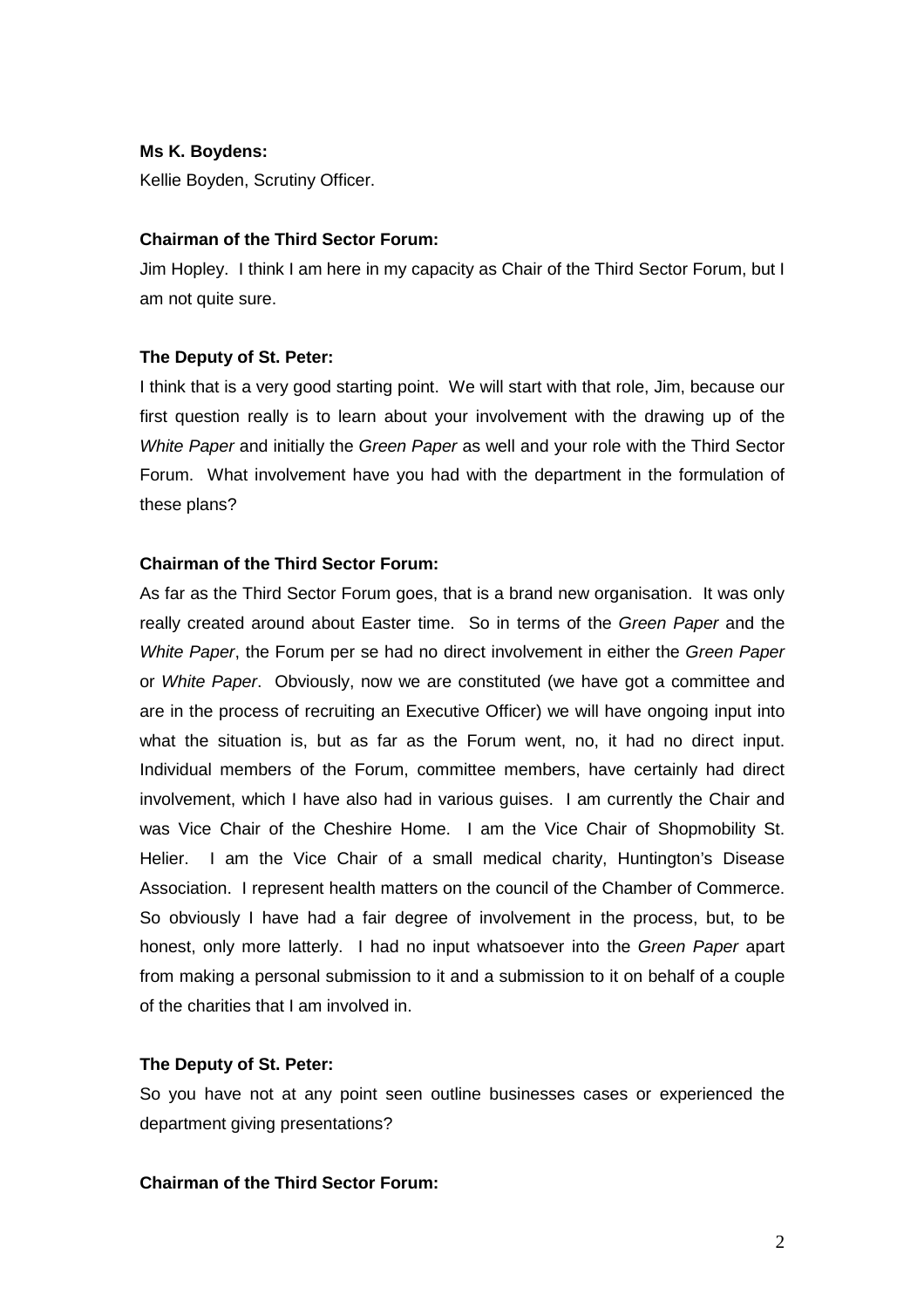Yes, certainly since the Green Paper; but not in the lead-up to the Green Paper. Like the rest of the public, I was made aware that the Green Paper was backed up by a huge raft of data and information, I think essentially produced by KPMG. Anybody that was inclined to read it would have been welcome. It was quite a tome. I must admit, I did scan read it. I did not read it in full detail. Since the creation of the Green Paper, I have attended a number of sessions organised by Health and Social Services to indicate to the whole of the Third Sector that took the trouble to attend what progress was being made, what the plans were, what the process was and some of the outcomes of what has been going on. I have also had an opportunity in a variety of guises to meet with officers of both Health and Social Services, but indeed also the Chief Minister's Office, to raise issues that I regarded as urgent rather than things that could wait for the final outcome of the White Paper and I have also engaged in a variety of discussions with everybody from the Minister for Health and Social Services downwards on elements of the White Paper as time has gone on. I cannot claim to speak for the whole of the Third Sector and its medical charities, but I have also spoken to an awful lot of them. So I have got a fairly good idea of some of the problems that they are experiencing.

#### **The Deputy of St. Ouen:**

Can I ask whose idea was it to set up this Third Sector Forum?

## **Chairman of the Third Sector Forum:**

I stand to be corrected, but I think essentially the Third Sector Forum grew out of frustration that politicians and advisers had when they commenced the investigation into the child abuse problems. I think what was felt was that the Association of Jersey Charities, by their own admission ... There is no conflict between the Third Sector Forum and the Association of Jersey Charities. Their constitution brief is extremely narrow. Essentially they are there to disburse the proceeds of the lottery funding and to act as a reciprocal for membership and disseminate a little bit of information, but they are not really resourced to talk on behalf of the whole Third Sector. They are there to talk on behalf of charities in a limited way, but the Third Sector is a huge portable community and is much more than just the 277 members of the Association. So I think what occurred was Government were frustrated that there was nobody to talk to and the investigators that were brought in from the U.K. (United Kingdom) certainly felt that there was a lack of focus and a central point to communicate with. It was added to by the fact that some years ago Lloyds TSB Foundation funded an investigation into health matters and how health charities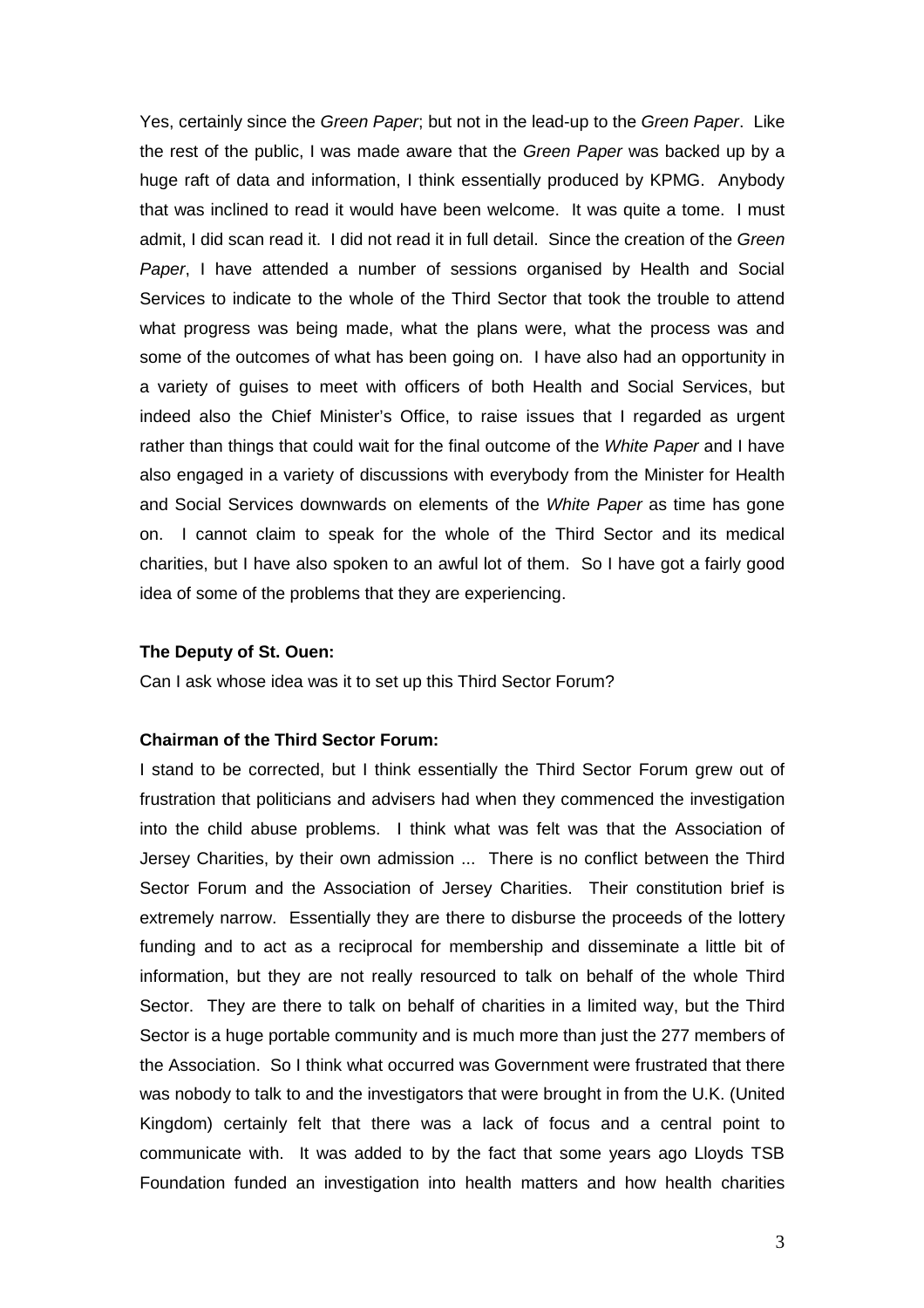could better structure themselves to engage with Government; something called the Javelin Report which I think was produced in 2008. It basically became obvious that what was required in the Island (we have not got a Charities Law yet, there is one in preparation) was a central focus point where the voluntary sector - non-Government organisations of all types, not just charities - could have some representational body that would speak for them on matters, that would disseminate good governance to them and advise them, perhaps in the fullness of time assist if they are tendering for States projects and States grants and so forth. It started as a discussion, essentially, at the Bridge and it emanated from the child abuse situations; so initially lots of children's orientated health charities involved. A meeting was called. The whole of the Third Sector, as far as possible, was invited to an open meeting out at the Bridge. I think about 70 or 80 people turned up. There was a discussion on how we should create a forum. It went into limbo for a little while until the Minister for Treasury and Resources decided he could find some money to provide some seed core so that the organisation could be set up on a professional basis. All of us are honorary at the moment in time, including myself. Probably what is required is a full-time paid officer, very much like you would find at the Association of Jersey Charities or Genuine Jersey, which is another organisation I chair again independently of Government. What then occurred was, after a period of digestion, the Association of Jersey Charities and the promulgators put an open invitation out for expressions of interest from anybody in the sector who wished to be considered for a committee. I applied and, along with 7 or 8 other people, was appointed to a committee and, with a little bit of arm twisting, they bounced me into becoming chairman. Essentially, we are partly funded at the moment in time by Government with a service level agreement with Health and Social Services. That is where the money came from to set the organisation up. There is a Memorandum of Understanding with the Association of Jersey Charities. We are currently acting as a sub-committee of the Association of Jersey Charities. It was the only way that, sensibly, the organisation could get going. Very, very quickly we will become totally independent of the Association of Jersey Charities, although we will always have a very close connection with them, and we will certainly be independent of Government because if it was not independent of Government I would not have taken on the role of a committee member or the chairmanship.

#### **Deputy J.A. Hilton:**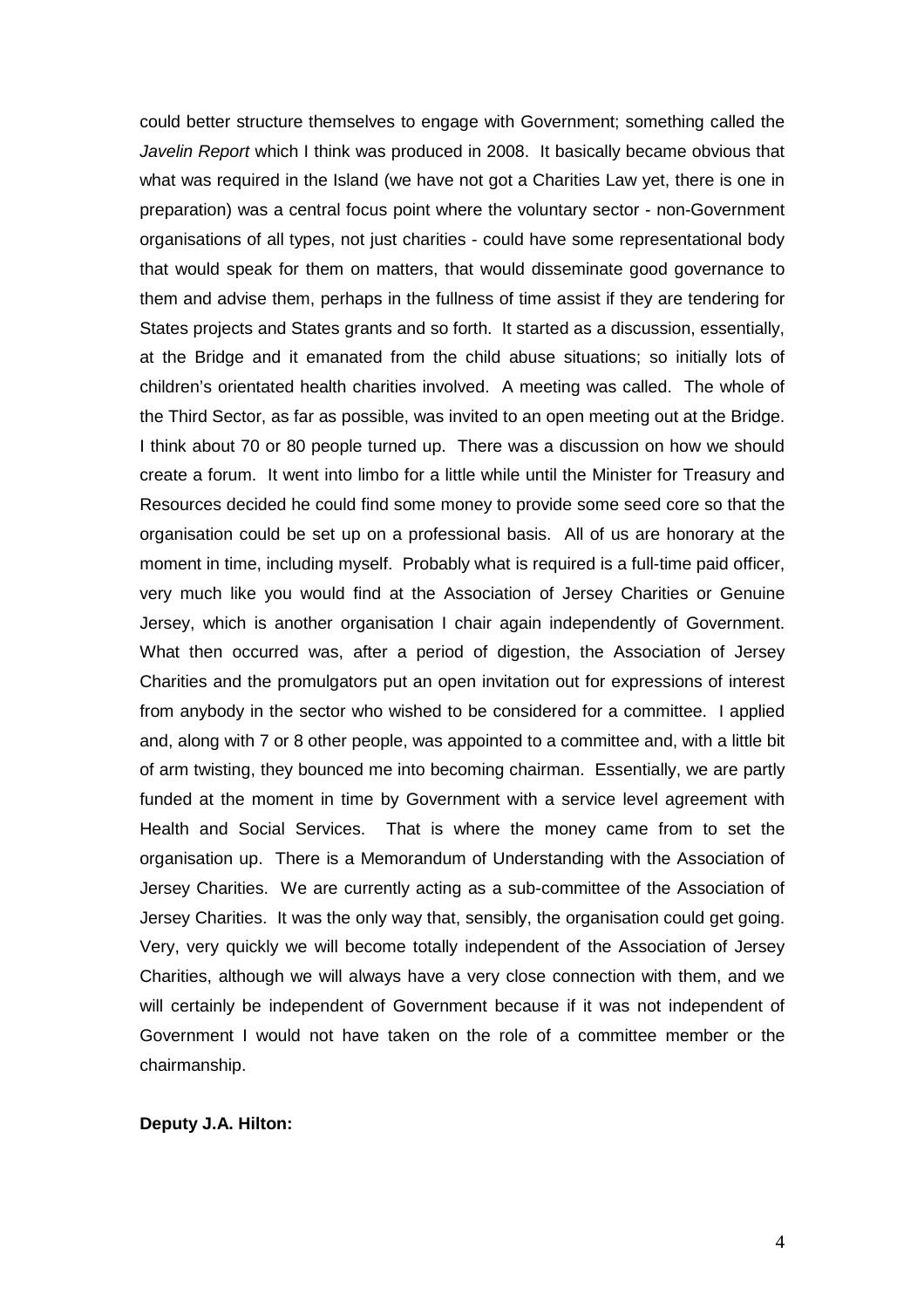Jim, can I ask you a question going back to your previous answer. You alluded to urgent matters that you felt you needed to discuss. Can you just elaborate a little bit more on what you felt was ...

#### **Chairman of the Third Sector Forum:**

I think, to be fair, I would rather sort of tell you what I really think of where we are with our health service and then, if I may, with respect, indicate from there why some matters are regarded as currently urgent. My view on our current health service is very simple. I do not particularly single out the 3 of you sitting opposite, but politicians of all sorts, particularly you, Madam Chairman, have been kicking the can up the road for decades. Our health service has been crumbling, to my certain knowledge, for a considerable period of time and I do talk from personal experience. I was a carer for 20 years. My wife passed away 2 years ago, but she rubbed up against virtually every department of our health service. It has been under-invested or mis-invested for quite a considerable period of time. So we are in a situation now where we are coming from way behind the 8-ball. If we do not do something and do it soon, there are going to be serious problems out there and, as I said, I do talk from direct involvement as a carer and a recipient of services. To put it in that context, I think the critical factor that I faced over the last few years is the various charities with which I am directly involved have got issues. They have not necessarily got issues with the new White Paper. What they have got issues with is the service as it is currently constituted and as it operates. I know colleagues of mine from charities have sat in front of you and given you information on problems that they are experiencing. What I would point is that is problems they are currently experiencing with the existing regime. What needs to happen is that the existing regime has got to change and change dramatically. My personal situation as Chair of the Cheshire Home, we have had problems with social work relationships. We have problems with certain medicines that some of our sufferers might benefit, particularly M.S. (multiple sclerosis) sufferers; something we have been talking to the M.S. Society about. The medical professional is fairly keen to utilise it, at least at some levels, but pushing that through has been difficult. We have had other issues, which are longer term, concerning where the States and the Department of Health and Social Services might want us to go as an organisation. We provide a facility for 24 permanentlydisabled residents at the moment in time, of various ages and disabilities and so forth, and what we really need to know is what would be the best direction as an organisation for us to go over the next 5, 10, 15 years. That is not to say that we want Government to tell us what to do. We want Government to engage with us, to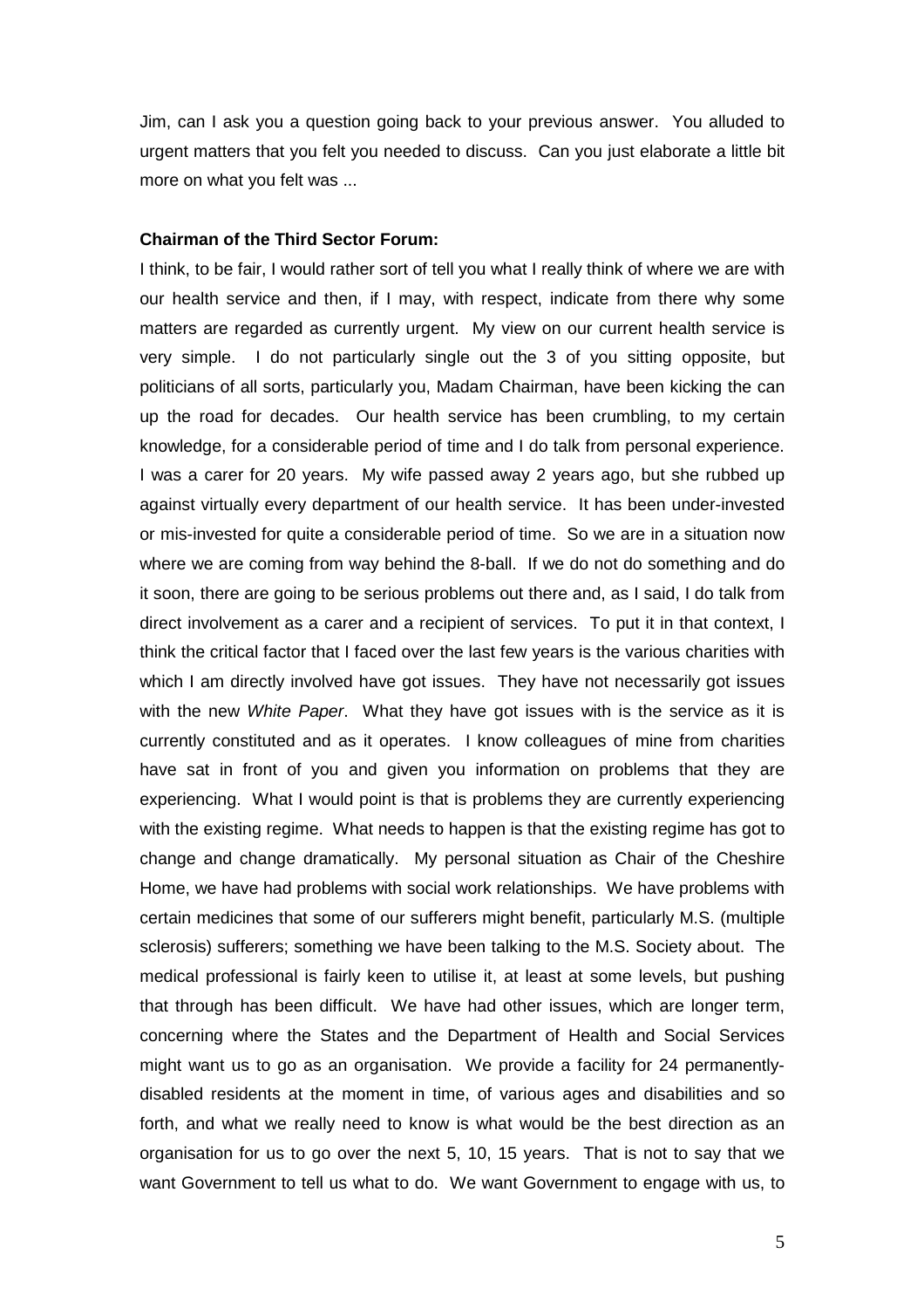negotiate what we should do and then, if we find that acceptable, we can go into an understanding and move in that direction. My smaller charity - Huntington's disease is a problem that my wife had, which is an incredibly debilitating disease; it is called "the hidden disease" - has highlighted what I see as flaws in the existing system. There is a disconnect between the medical side of Health and Social Services and the social working side. They appear to work to a degree in silos and that must be broken down. Again, the backup facilities have deteriorated over time rather than improved. My wife, when she suffered the disease (and, as I said, she was diagnosed nearly 25 years ago), got a variety of help and assistance, some of which has since evaporated. There is a raft of sufferers out there at the moment in time, potentially 52 sufferers in the Island, and the financial cost of that to the States of the Island and Health and Social Services is quite significant. The way historically it has been handled has not been the best. The support levels, the communication and so forth has not been good. Now, all of those issues are pressing. As part of the process, I have had an opportunity to raise them with the authorities. I am fairly confident, though the proof of the pudding will be in the eating, that at least some of them are in the process of being dealt with as urgent matters, irrespective of what happens to the White Paper and so forth.

#### **Deputy J.A. Hilton:**

I think in that answer twice you mentioned social workers, the disconnect between the medical side and the social side, and also you mentioned a concern around social workers.

### **Chairman of the Third Sector Forum:**

Yes. I think the Island suffers, like it does perhaps in the nursing profession, in terms of recruiting and retaining quality staff. I mean it is an expensive place to live. Getting qualified people in the Island is not always easy, although I know there are programmes now available to train nurses from near the Island and so forth, but again we are talking about history. So you have got a situation where the social work team revolves quite quickly. People come and go and there is no real continuity. In the case of Huntington's, the biggest problem there is the total lack of understanding of what the disease is, what the consequences are for suffers and, more importantly, what the consequences are for the families of sufferers.

[10:45]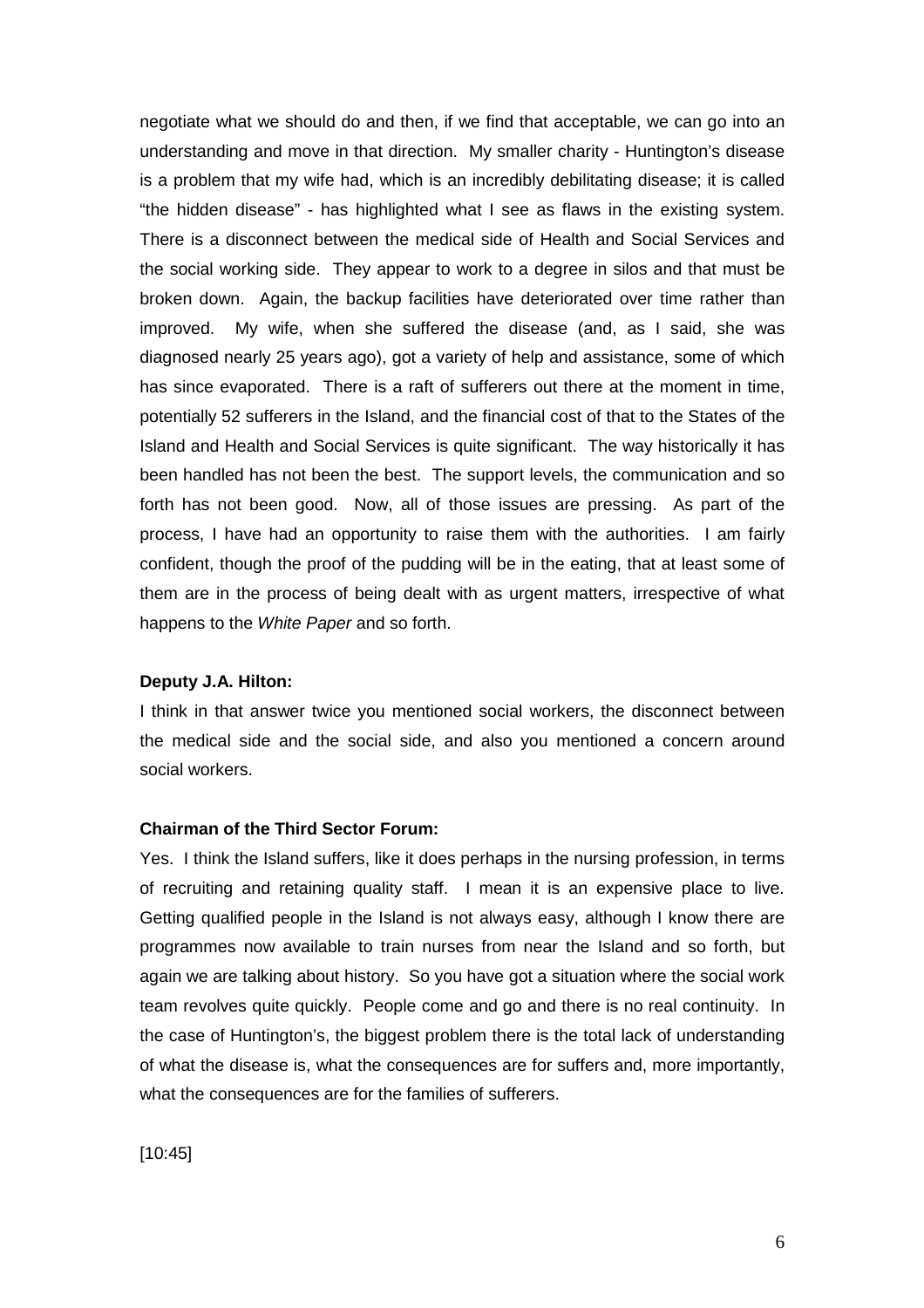If a parent has it, any child has got a 50/50/50 chance of developing the disease at all and the psychological problems that causes for families is astronomical and it has not been dealt with particularly either by the social working team and elements of the medical profession. I am not talking about the neurocare department. They are firstclass. I have had a lot of contact with them. They do the best they can, but they find it very frustrating at times to get the right support for their clients and to move things in the right direction. Again, at Cheshire Home, it is fairly simplistic there. We have got 23 or 24 residents at any point in time. I think we ended up at the last count with 7 or 8 social workers dealing with those residents. Social workers, again, revolve quite frequently. They do not understand the facility when they turn up. They might only see a resident once, then they move on and somebody else comes in. We have asked Social Services to consider a situation where we have a specialised social worker representing our total client base. With a degree of continuity, we can build a relationship. The residents would be far less fraught than they currently, because they are never quite sure who they are talking to, and it will improve everything for everybody going forward. Those are the sort of priority issues that have come out of the discussion and the opportunity that both the release of the Green Paper, subsequent meetings and the ability to communicate on the White Paper have given organisations, including the ones I represent. I am not going to be in a unique situation there. I am fully aware of that. Colleagues of mine on the Forum are involved in this. Many of the other organisations in the field of medical charities have had an opportunity to engage face to face with the officers at Health to put their problems and their case forward and all I hope is that that information which has been garnered over the last few months is used to tweak what is already sitting on the table.

#### **Deputy J.A. Hilton:**

Thank you.

#### **The Deputy of St. Ouen:**

Out of interest, I just want to pick up on a point you made earlier. You spoke about the existing regime needs to change dramatically and you have mentioned since a number of matters that one could term as a requirement for organisational change and management issues that need to be addressed. What can you point to in the White Paper that gives you confidence that the health service has grasped the fact that this regime change needs to happen?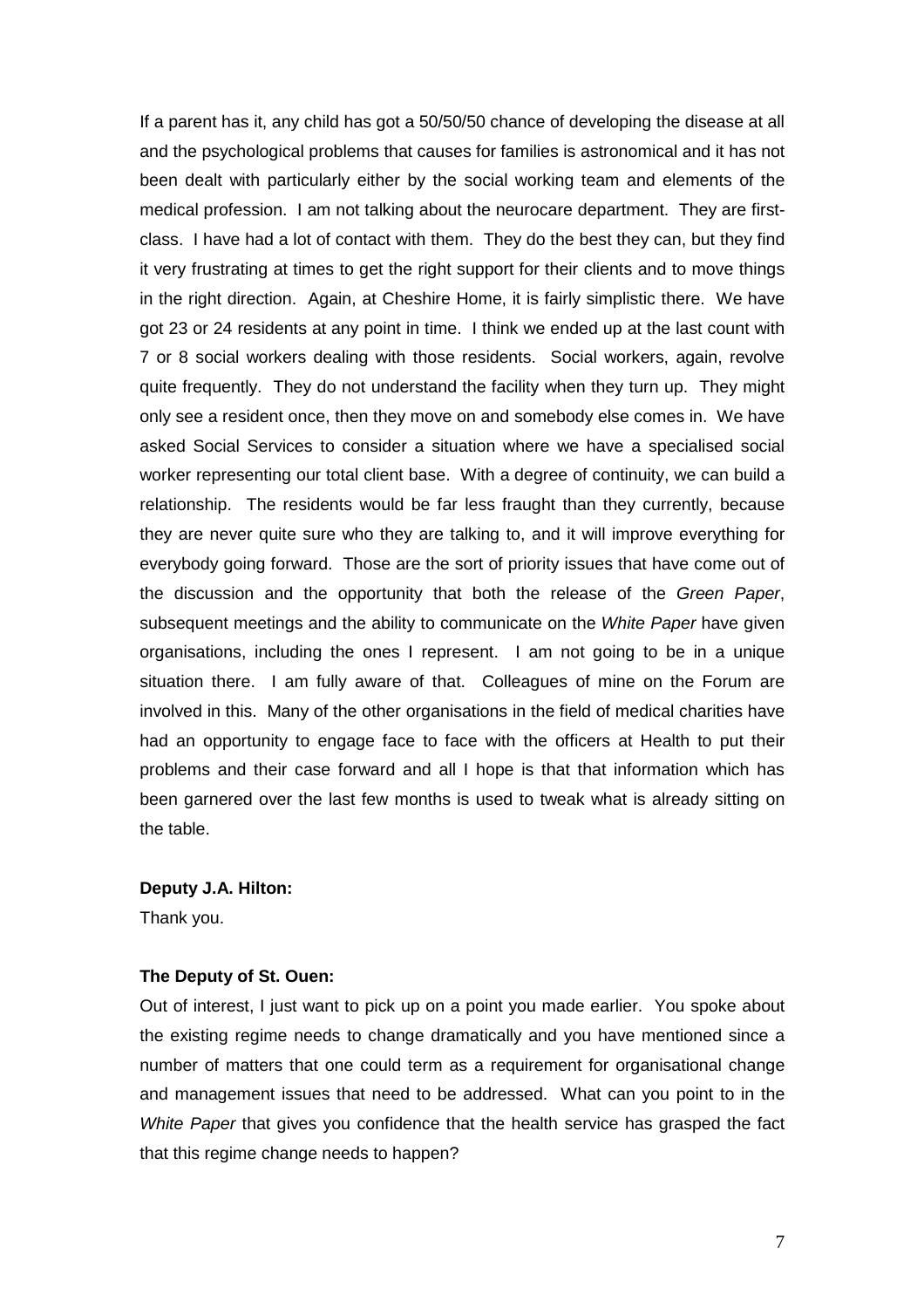#### **Chairman of the Third Sector Forum:**

I think you have got to go back to how this process has come to where it is now. The Green Paper was produced after a very significant amount of work. As I said, I am not an expert on that work. I must be honest and say I have not sat down and analysed it in fine detail. I looked at the elements that interested and concerned me. The Green Paper, in some ways, I have got points of criticism about because I think it gave the general population 3 options. Two were complete non-starters and they were framed in such a way that nobody was ever going to accept them. The third option, which in many ways I regard as the right option or at least a version of the right option, obviously had all the benefits exaggerated and perhaps some of the negatives, particularly the finance side of it, not as broadly exaggerated as it could be. So, having got to that situation, what concerned me was that input into the Green Paper (and that is me talking personally, not as a representative of anything), elements of the consultation on the Green Paper, had been a bit too narrow. I think what had occurred is that a limited number of Third Sector organisations, the big medical charities - people like M.S. and Family Nursing and so forth - had been part of the construction process and had been consulted in detail. There had been a vast amount of research and a list of work and whatever done but the bulk of people involved, particularly people like sufferers and carers, had not been excluded but they had not been as deeply involved as they could be. Now, I had an opportunity to take the officers and the Minister to task about that and I will speak as I find. As I said, I am not in the pocket of Government and I never will be. This is an honest opinion. What occurred was that they understood that perhaps they had not got it quite right in the Green Paper process. What I have witnessed since is a vast amount of engagement right across the sector with as many people that would talk to them as possible. I know the public meetings on the White Paper have not been particularly well attended, but I am fully aware that there has been a whole raft of discussion to date with individuals, with organisations, with sufferers, with carers, with anybody who would engage with Health and Social Services. I would plead with you to take the same attitude. Having done that, the proof of the pudding now is to learn the lessons of what has been said over the last 3 or 4 months, to look at the White Paper as it stands, to take the best of it, to tweak it where it needs tweaking and for God's sake let us get on with the job, because if we do not start moving soon the consequences out there are going to be dire. We are going to have a full hospital, we are going to have health rationing, we are going to have all sorts of consequences and it really needs grasping now and moving on. It might not be the perfect solution. It might not be the only solution, but at least it is what we have got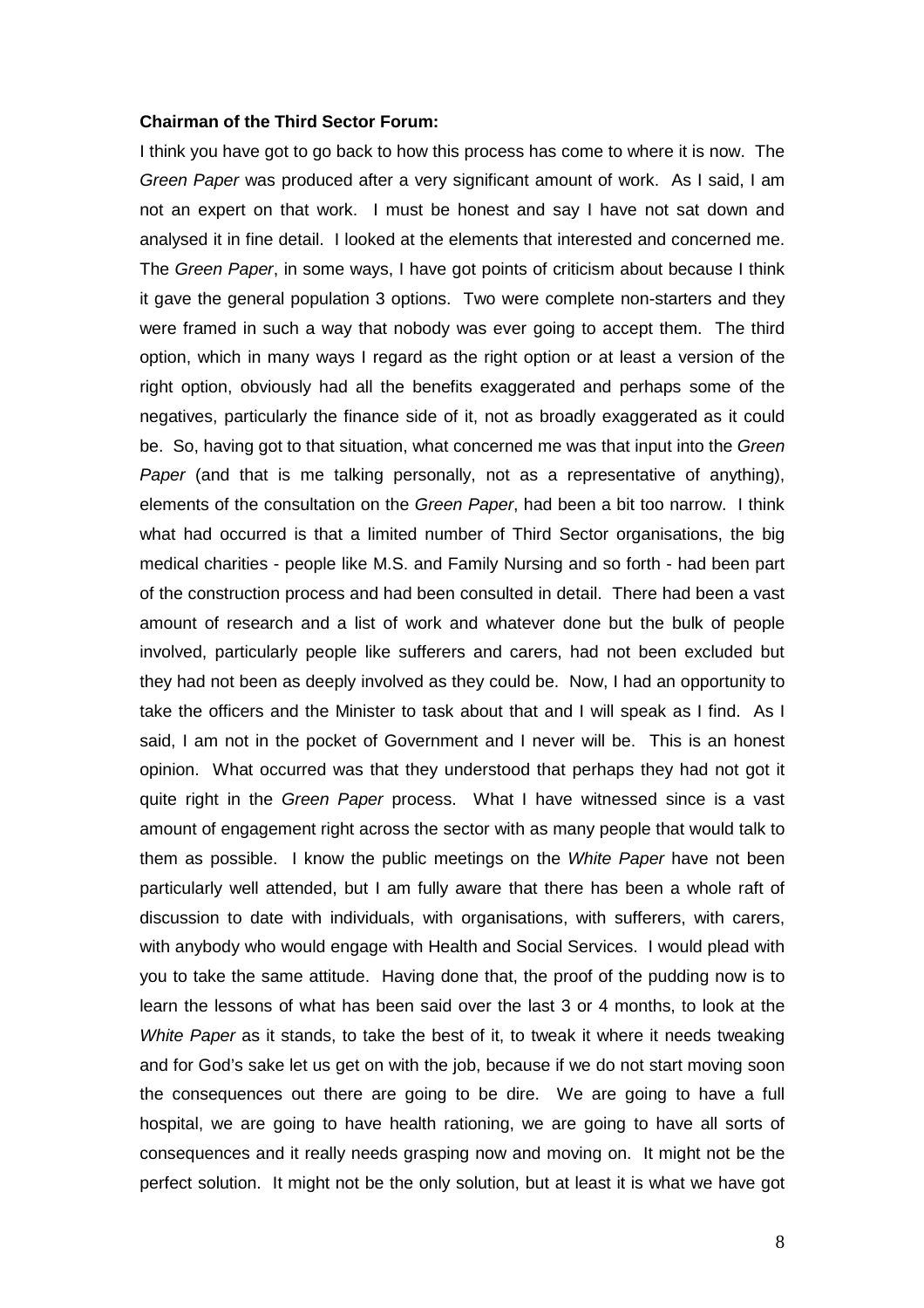on the table and there are positives in there. There are some negatives and there are areas of weakness that need to be addressed, but it is incumbent on us all organisations like I represent in the Third Sector and the ones I am directly involved in, the general public, scrutiny, whatever - to highlight the weaknesses and try to improve what is on the table because if we do not do it, God help us.

#### **The Deputy of St. Ouen:**

Just finally, what do you expect the first steps to be? I mean some would suggest we can provide significant sums of money, which is obviously going to be required, and that is part of it. We recognise that the service needs to change, but equally, as you rightly point out, it needs to be managed in such a way that it delivers the services that we are all looking for.

## **Chairman of the Third Sector Forum:**

Okay. Well, there are lots of nice words in the White Paper and lots of aspirations which I would fully support and endorse: care in the community, rapidly; carer and the individual; engaging quite vociferously with the Third Sector; making sure that there are priorities identified, short, medium and longer term because you cannot deal with everything in one go; and ensuring that you move forward on this broader front as rapidly as you possibly can and you move forward as efficiently as you can. We can spend the rest of the day discussing the inefficiencies of the health service. I am sure they are there. They have to get their house in order. They have got to improve their structures, make better use of I.T. (information technology) and whatever else they need to do and move things forward. Running a hospital facility at 3 locations at the moment does not make a lot of sense. So there are elements there. In terms of engagement with the Third Sector, it needs to be a real engagement. That is the message that has been delivered to the civil servants time and time again over the last 3 months. The problem in the past has been the professionals within Health and Social Services tended to dictate to the Third Sector what they would do and how they would do it. It has been very much a one-way process. I am not saying it was always wrong, but that has been the culture. That has got to change. You need a real partnership, a partnership of equals. If Health and Social Services are asking the Third Sector providers to do things, it should be sensibly negotiated. Both sides should understand exactly where they are coming from and it should be appropriately funded. Now, I know full well it is not a bottomless pit. It cannot be a bottomless pit, but, to be honest, we are coming from behind the 8-ball now. There is no alternative but for us to spend more money on the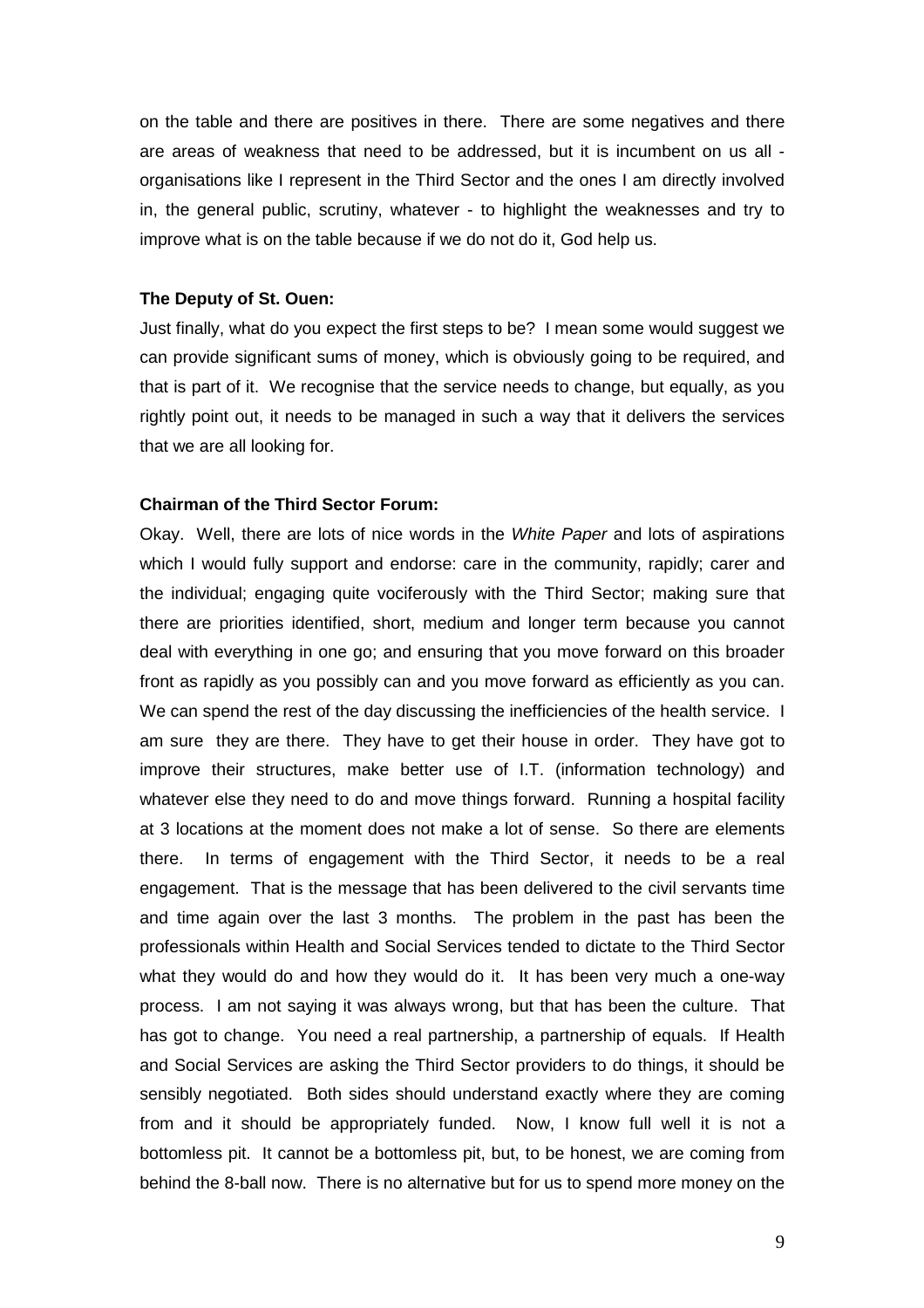health service. The culture in the past has been: "Oh, we will wait and see what happens. We will throw some money at it when the time comes." That might not be fair but that is my impression of what the situation has been. We cannot do that anymore. So what we have got to do now is ensure that everything we are doing makes commercial sense. I have got a commercial hat on. I speak for the Chamber of Commerce in this as well. I come from a commercial background. I will not accept a health service that says: "We cannot improve efficiency." Of course we can. There are millions of things we can do to do that, but we have also got to do is become much more open and much more receptive to what the recipients need because in the past it has been: "We know what is best for you. That is how we are going to do it. If you are Third Sector provider that is what you can do, you cannot do anything else and we are going to structure it in such a way that, if you do not do it that way, we will take the money away." That is totally wrong and I think that is accepted. I think now people are realising that we need proper engagement and we need service level agreements that work both ways. We need to make it a lot more professional.

#### **The Deputy of St. Peter:**

You mentioned earlier that there were some weaknesses in the White Paper but you are happy to move forward and hopefully that will come with time, but what weaknesses do you identify?

## **Chairman of the Third Sector Forum:**

Very close to my heart would be the Cheshire Home background, disability. I do not think there was enough in the White Paper about the elements of disability. I do not know whether you are aware, but there are about a billion people in this world that are disabled in some form or other. Fifteen per cent of the population have got some sort of disability. I have only got one eye. So it is a hidden problem in many senses and I think that was not picked up quite significantly. I think it was a little bit light on the reality of care and certainly the issues of respite were not significantly covered in the documents. I would like to have seen them. Having said that, I am fully aware that some of the money that has been released to Health is going to be immediately diverted into respite. There is a dire need for that. There was a need for that yesterday, not today. I think it is perhaps a little bit light on delivery and the financials at the moment in time, but in some ways it had to be. You have got to start from somewhere. I think what essentially needs to occur now is what is there needs to be, as I said, refined and tweaked very, very quickly. I am not talking about taking 3 years. I am talking about taking 3 months, so that when it goes in front of the States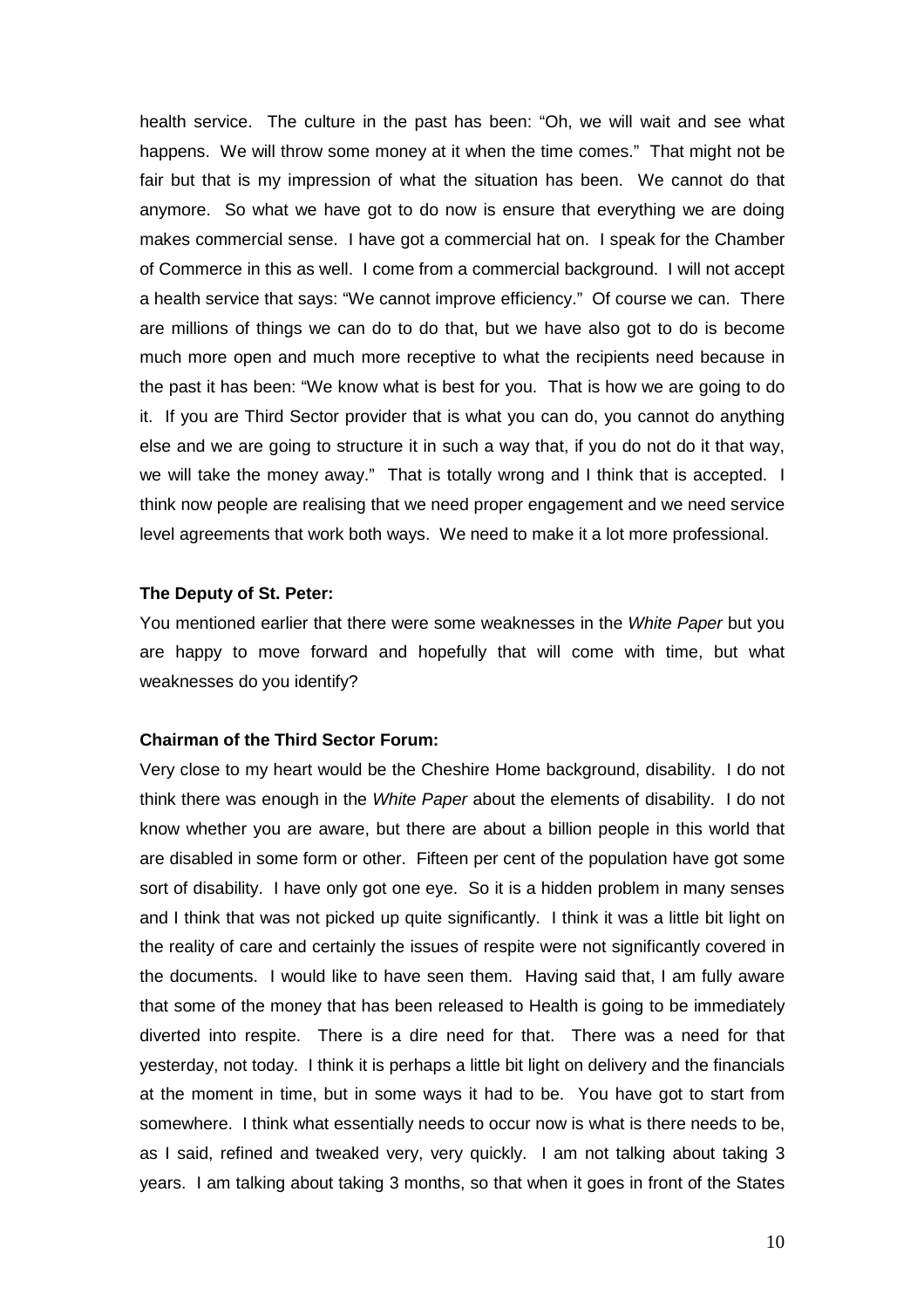it is a definite policy for the next 10 years or whatever it might be. The financials obviously have got to come into play. Until somebody knows how much money they have got to spend, how can you prioritise in totality and how can you move it forward? The States have got to make a decision on how much money they are going to release to Health and Social Services. There are longer-term issues in terms of hospitals and there are longer-term issues in terms of care of the elderly and that, but we can spend the rest of the day discussing that.

#### **The Deputy of St. Peter:**

The financials will be announced on Monday for the first 3-year period of the White Paper and reforms. That is probably quite small in respect of the large amount of reform and finances that will be needed in the long term to achieve the big aims of refurbishing or rebuilding the hospital, et cetera. Do you have a view regarding how we finance on an ongoing basis? I am thinking, from your commercial background, what do you think of user pays or imposing health insurance or increasing taxes?

## **Chairman of the Third Sector Forum:**

Well, the sad thing, I think, is we have mis-picked over the years. A colleague of mine on my Cheshire Home committee wrote a paper on the hospital decades ago about a health insurance scheme for the elderly care. That did not end up going anywhere in Jersey. It was interesting that the civil service in Guernsey bumped across, pinched the White Paper and brought a scheme out and that was in 1987 or something. So we have really got to get our act together on this and, as I said, I am not criticising what is here now and what is going forward. I am criticising what is coming from the past, but the hospital is certainly well under-resourced and I know you have been taken up and shown around St. Saviour's. I have been in St. Saviour's a few times over the last few years and, to be honest, every politician in this Island should have been made to go up there and work at least a week and work in the worst parts of it, not the better parts that you might have seen, because it was appalling. Any other jurisdiction would have shut it down decades ago. So we have got to get our act together with the hospital and sort out where we are going to put a hospital, whether it is going to be a rebuild on the existing site or a new location. It cannot make sense to have St. Saviour's and Overdale and the general hospital in an Island of this size with a population of under 100,000 all working together. It needs a central focus. Having said that, the critical factor then is how you finance it; £300 million or whatever it happens to be for a new hospital. I do not know. I know the work is being done. Perhaps it is backwards-forwards. Maybe that work should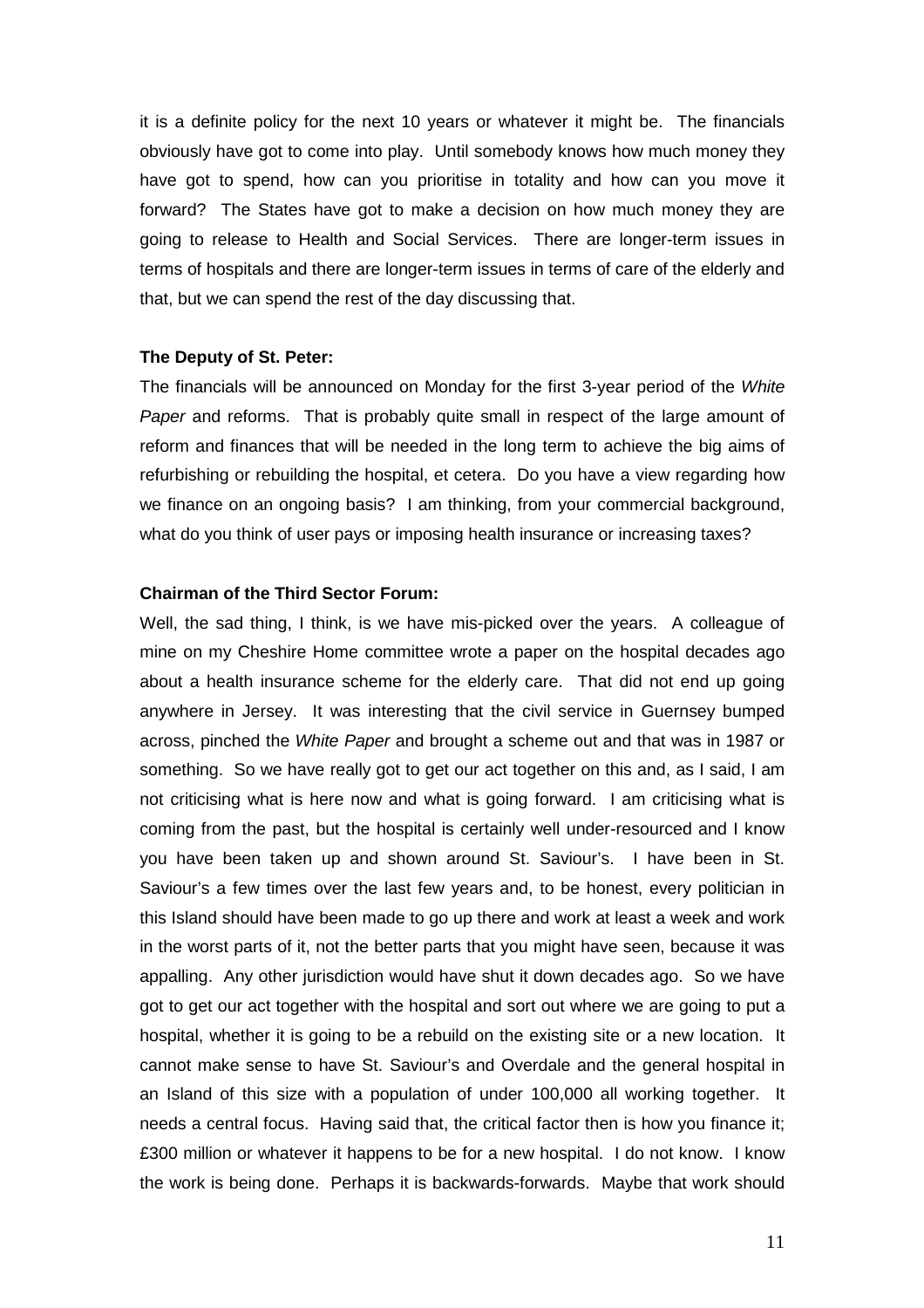have been done 2 years ago so that it was part of the equation, but we are where we are. I suppose in some ways you cannot hang that on the current regime. They were not there when that work should have been done. So at the moment in time the investigation has taken place. There are a number of ways to finance a new hospital. It is a capital item. It is not a revenue item. There is a lot of States property out there that is standing empty. St. Saviour's main hospital is a perfect example. I think they got Legionnaires diseases in there this morning, but that is another story. Effectively that is a huge piece of property that is not being really used for anything; a bit of staff training and whatever else it might be. So there are opportunities to raise significant amounts of money to contribute towards a new hospital. There are other ways of doing it. Maybe Jersey is going to face a situation where we are going to have a States debt in the fullness of time to finance capital projects in a different way than we currently do. I would not profess to be expert enough to recommend exactly how the new hospital should be financed. All I can say is that we need one. As far as long-term care goes, I think it is inevitable that somewhere down the road we will have an insurance scheme. I know it is now proposed for 2014, but again, as I said, it should have been introduced quite a considerable period of time ago.

#### [11:00]

We would not be facing the dilemma we are facing now but, having said that, if you study the figures and the detail of what has been produced in the White Paper and some of the background - and I did look at that because I had a direct interest in the Cheshire Home - Jersey, as a jurisdiction at the moment in time, puts an awful lot more people into care than most other jurisdictions. Now, you have got to ask why we do that. Is it availability? Is it because of the backup service elsewhere? I think the White Paper is precisely right to have identified that care in the community provided by as many elements as possible is the right way to go because I do not want to take people into institutions. I have got 24 people sitting my institution, Cheshire Home, but they are the right people in the right place, in the main who want to be there because it is the right environment for them. I have been around nursing homes. My wife died in a nursing home, so I do know what I am talking about. There are a whole heap of people who are buried in there for a variety of reasons, because there is nowhere else to put them. I have had 2 Huntington's sufferers thrown (and I mean thrown) into one of the wards in St. Saviour's since Christmas because there is literally nowhere else to put them. There is no 24-hour care in the community in the Island at the moment in time. So there is no alternative but to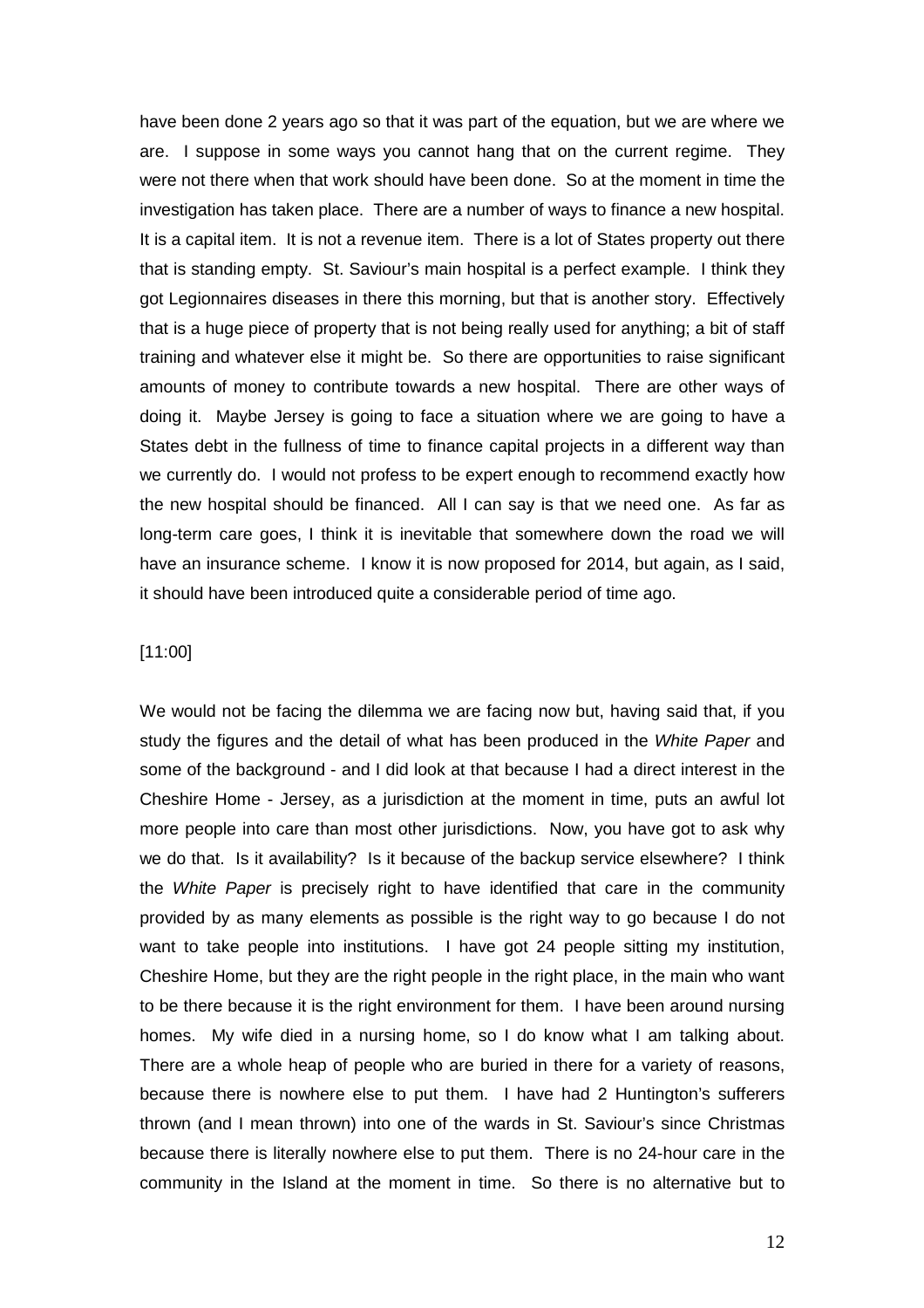institutional them rather than look after them where they could be looked after, which is in their own home in whatever circumstances there might be. We need to look at this in the round. If it is going to cost money then the Island is going to have to make some harsh calls in terms of priorities. You are going to have to spend an increasing proportion of the national budget on health. There is no doubt about that. You probably need to spend it on education as well and it is going to mean that the States are going to have to look at their total raft of priorities and make the right calls in terms of where those priorities lie.

#### **The Deputy of St. Ouen:**

So you do accept, leaving the hospital aside for one moment, that, to successfully deliver the new services that are described and we have all signed up to, substantial funds will be necessary and it will require additional contributions from the public?

## **Chairman of the Third Sector Forum:**

I think eventually it is inevitable that either there will be less spent on other services or taxes will have to go up. I think if you approach it on the basis of a partnership with the public, everybody is very defensive of the health services that have got it. They all want to see a continuation and an improvement constantly on the level of services and I think eventually the public will have to face the reality, if they want one of the best health services in the world, they will have to pay for it.

## **The Deputy of St. Ouen:**

I presume that you would agree that it would be wrong to start a process of change and not be able to complete it or properly fund it.

## **Chairman of the Third Sector Forum:**

Yes. Obviously what is there now is fundamentally, as I understand it, a 10-year programme. Things will move over that 10 years. It cannot be cast in tablets of stone. Nothing in the real world operates like that. You cannot sit here today and decide what exactly you are going to need in 10 years. You need a broad strategy, a broad brush to move it in the right direction. The finances obviously over time will move. There will definitely be an element of insurance needed, in terms of long-term care, one way or the other and, as I said, we are coming from behind the 8-ball. We did not need to. We could have had a plan in place a long time ago if we had been a bit smarter at that point in time. I am sure there will be some need to examine elements like user pays in some areas, but that obviously needs to be done in such a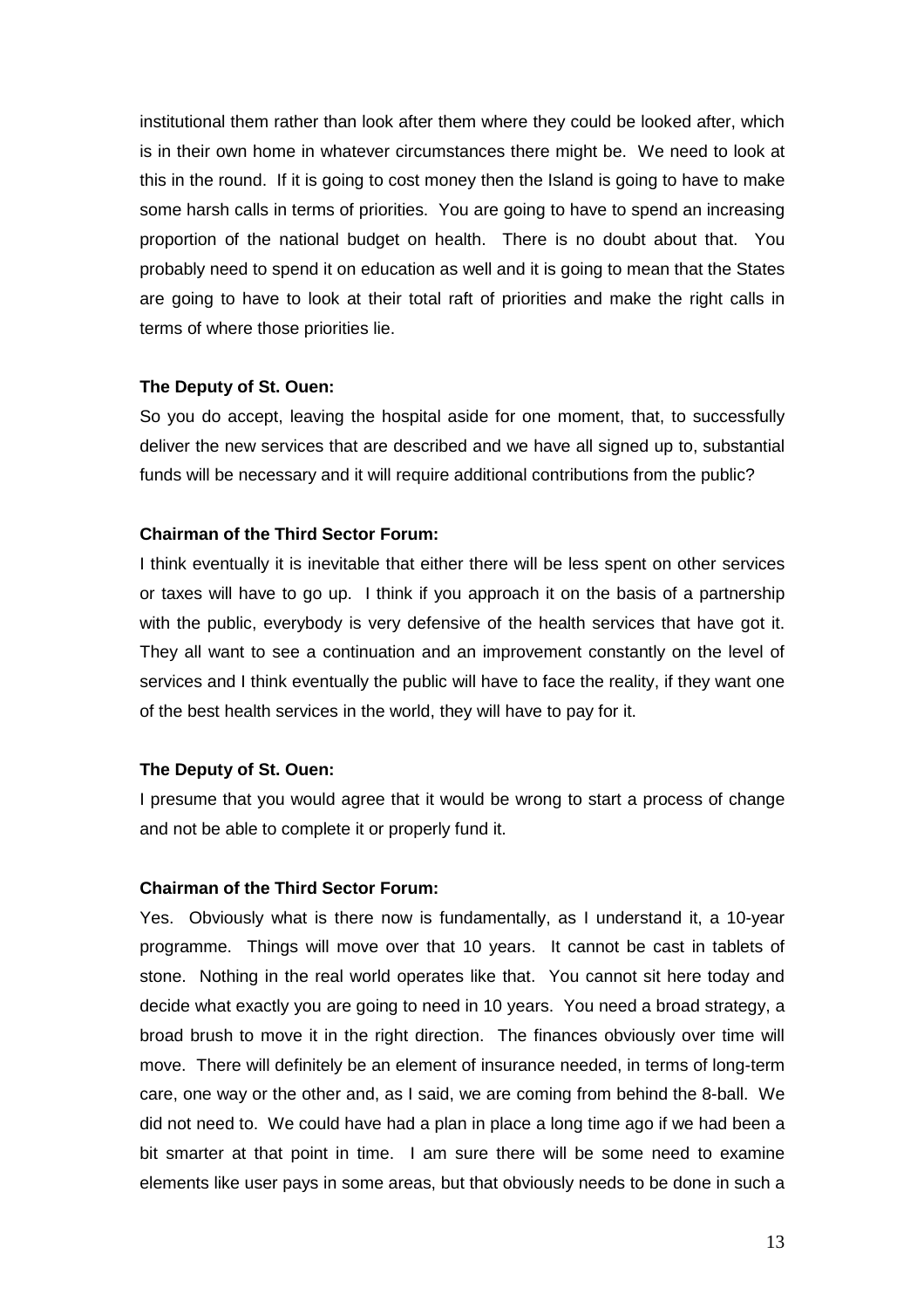way it protects the poorest in society and so forth. There would need to be concessions there. I cannot understand why under-5s have got to pay to go and see a doctor. That sort of thing needs correcting, no matter what the consequences are for taxation. Really, the catalyst, the bit in the middle, the unknown bit, is what led to inefficiencies within the service which would cut cost. I am sure the move from everything being centrally provided to things being provided in the community is not solely driven (I do not think it is even partly driven) by a desire to reduce cost. I think it is driven by a desire to improve the delivery and to really provide people with what they need rather than what people think they need dictated by the medical profession. Now, there could be quite significant savings in that. This is not a scheme to lay all the problem back on the Third Sector and say to medical charities: "We cannot afford it. You do it." If they are going to do that it will implode because medical charities are stretched very significantly with what they are doing now. What needs to be done is the money that is available needs to be directed and focused and used a lot smarter than it currently is. I am sure the bottom line on this will be escalating cost; probably escalating cost at a pace and level that the Island will be able to cope with if we get the rest of our priorities right.

## **Mr. M. Gleeson:**

If you have 280 separate organisations in the Third Sector ...

## **Chairman of the Third Sector Forum:**

No, there are about 1,000 organisations in the Third Sector. We do not know. Nobody knows. There are 278 charities that are registered with the Association, but that is not by any means all charities because there is no need for them to register at this moment in time.

## **Mr. M. Gleeson:**

Well, do you not see some dilution of effort through so many charities?

## **Chairman of the Third Sector Forum:**

Yes.

## **Mr. M. Gleeson:**

Have you got plans to try and integrate overlapping charities?

## **Chairman of the Third Sector Forum:**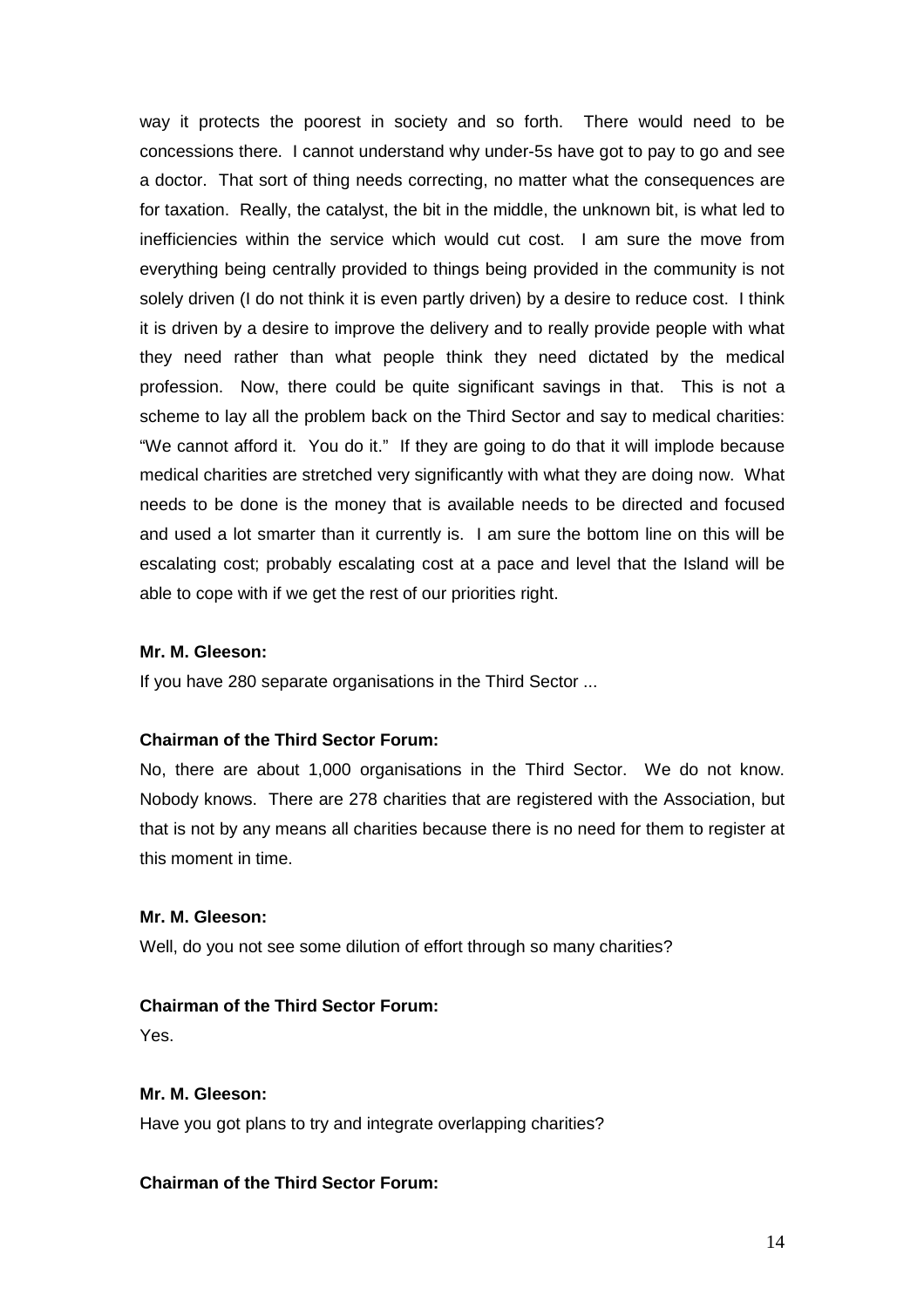I mean they are all independent and obviously varying impressions of their own little activity. Somebody passes away and somebody sets up a charity in their memory and it tends to mushroom. What certainly needs to be engaged in and certainly part of the Forum's initial strategy will be to put charities of a similar nature together to ensure at least they co-operate and, where at least sensible, perhaps they should consider whether they should merge and so forth so that they become that little bit more significant and efficient. Certainly part of the early work that we are doing is we are going to pull all like charities together by sector and have a show-and-tell session so that people understand what their colleagues in the sector are doing. Perhaps by doing that we will be able to not dictate to people, but encourage people to consider how best they can co-operate and whatever. My little charity Huntington's Disease, co-operates quite vociferously with the M.S. Society at the moment. It is a neurological disease, very similar. The mutual support provides us with help and assistance, which is great; the way it should be. That will naturally occur and certainly the sector will be promulgating that. I think when it comes down to Third Sector organisations of whatever type providing services to Government, not only in health but in any sphere, then Government over time will look at professionally organised ones, the ones with good governance, the ones with the structures that will enable them to take whatever money and grant and programmes available to do it and do it in an efficient way. I am absolutely certain that the Third Sector can provide an awful lot of the care services an awful lot better than throughout the Health and Social Services Department can. Obviously when it comes down to pure medical areas, you need to leave that to the professionals.

#### **The Deputy of St. Peter:**

You mentioned a little while ago that you felt particularly the medical charities were quite stretched in terms of resource and time, but then you just said that you feel that they could develop their offering to the public in terms of services and in the White Paper there is a lot of reliance on the Third Sector providing different services to the public. How reasonable and feasible do you think it is? Is the Third Sector geared up at the moment to increase its capacity and its ability to serve?

#### **Chairman of the Third Sector Forum:**

I think the problem historically has been, as I said to you, that the nature of the service level agreements that organisations have had, the major organisations ... obviously something like my own Huntington's Disease Association, will not have service level agreement with Government to provide what we provide, which is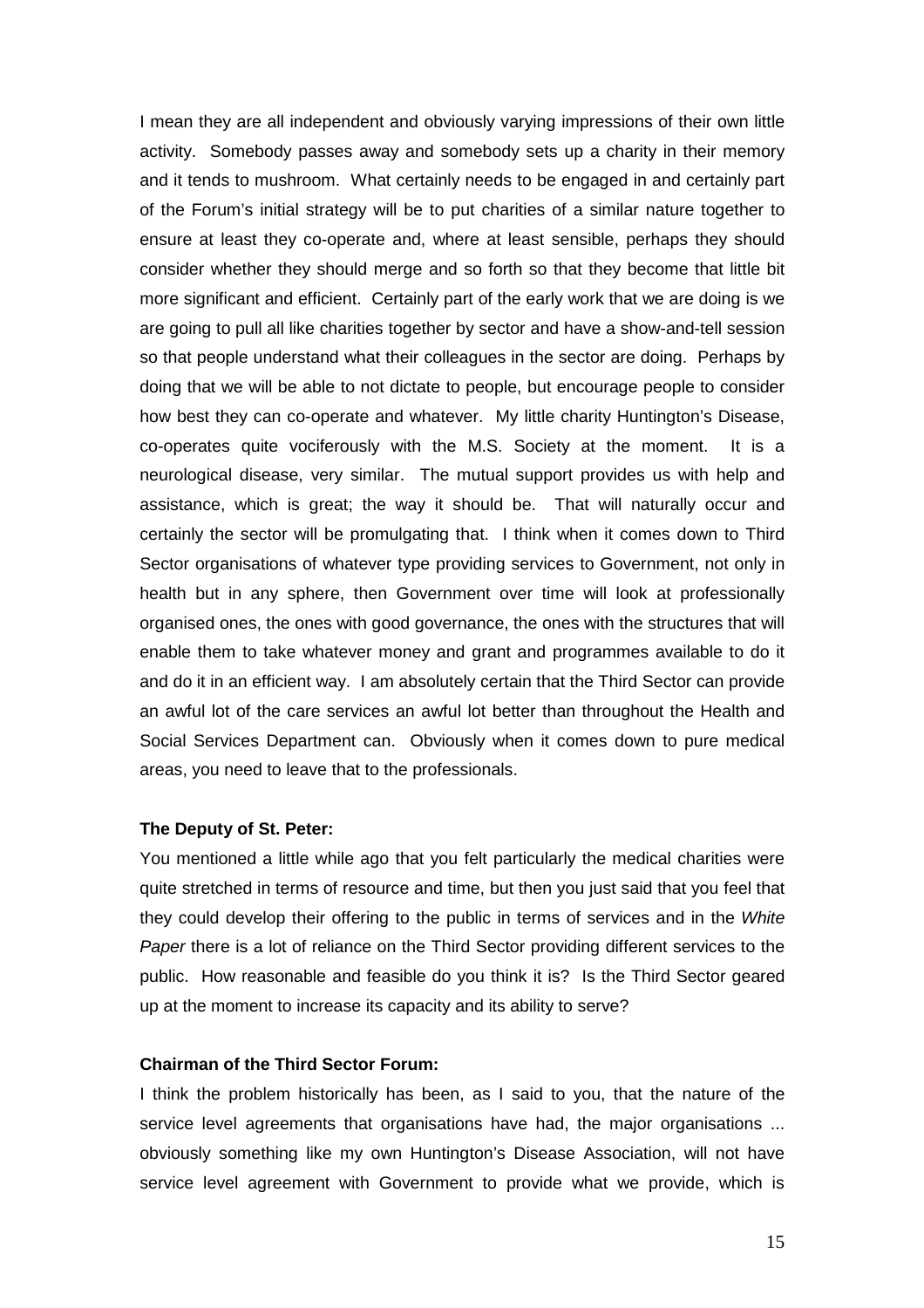mutual support for sufferers. That does not need a lot of money. It just needs time and effort in terms of the membership. When it gets to the larger organisations, yes, they are stretched and, yes, at the moment in time they might find it difficult to perform the role they are doing now. But, quite often, that is simply because they have not got a sensible agreement with Government. They have not got a medium/long-term strategy evolved with Government so that they know with confidence where they can go in the future. Do we be build an extension to the Cheshire Home so we can take more people in? Do we make far better use of the day care facilities than we are currently making, which is a thing that is close to my heart? It is that sort of thing that needs to be decided. Once it is decided and agreed and negotiated, what needs to be there is a proper agreement, properly funded by the health service, to ensure: "For a period of time that is the service you will take on board for us. That is the service you will provide in the infrastructure you have already got and that is how you will assist us to efficiently move this forward."

#### **The Deputy of St. Peter:**

At the moment service level agreements tend to be for a year period with the Health and Social Services Department. How can you realistically plan for medium to longterm?

## **Chairman of the Third Sector Forum:**

You cannot. That is precisely the point I am making. I mean, if you are going to go into a 3-year financial review situation with the States, then I cannot see any reason under the sun why service level agreements with providers, provided there is a codicil that those services are provided efficiently and to the agreed level, cannot be for at least a minimum of 3 years. That would fit into what the Government's new financial strategies are.

#### **The Deputy of St. Ouen:**

Obviously the Third Sector and private sector are key, in many respects, to delivering the new services. If we are saying that time will need to be allowed for the Third Sector organisations, even the main ones, to develop the services and expand the role to fit and provide the services as envisaged, how do you see that happening and are you concerned that an alternative route might be taken in that Government, the Health Department, tries to fill in the gaps by recruiting staff within their organisation?

## **Chairman of the Third Sector Forum:**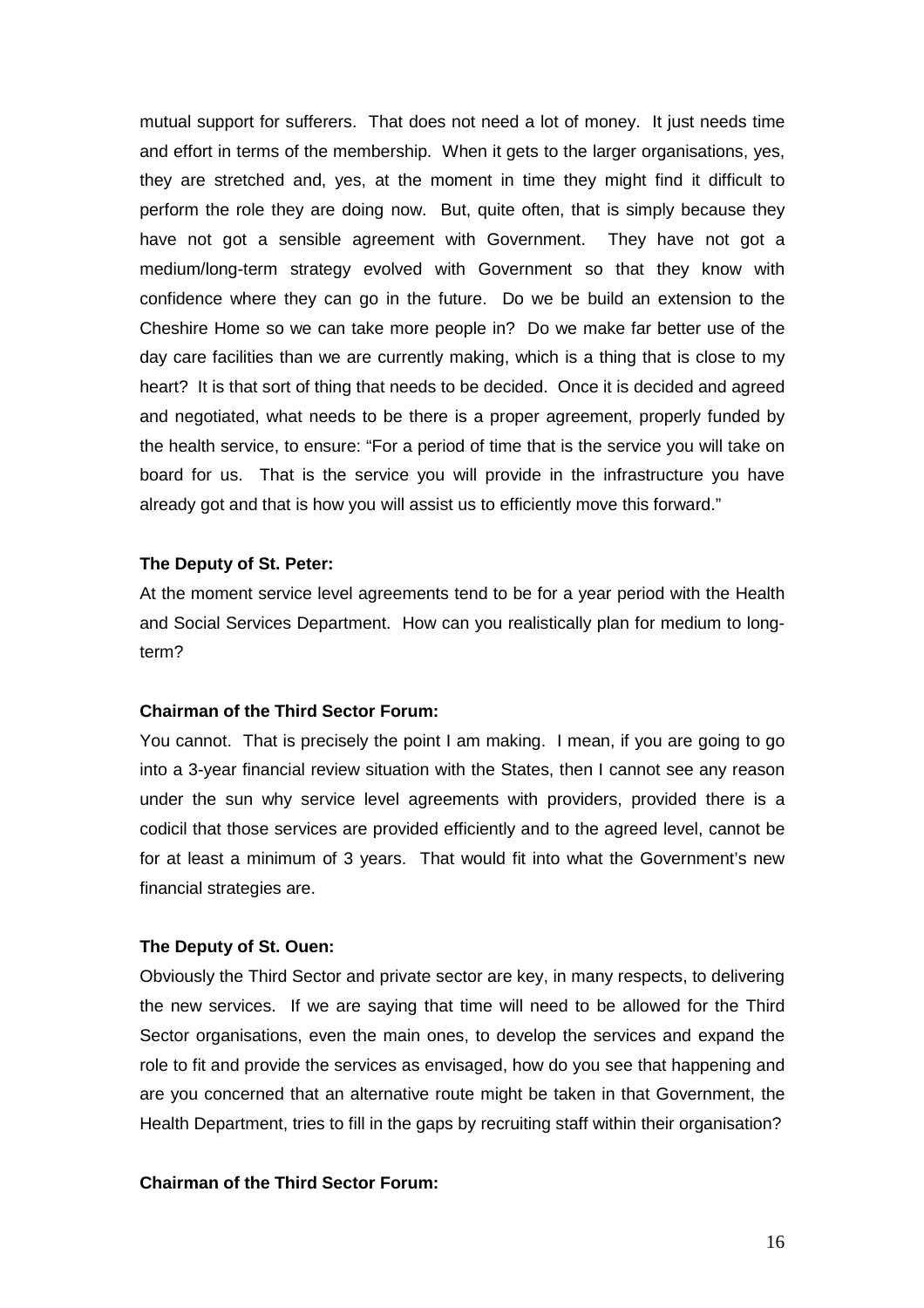Yes, there is element of that certainly in play. As I said just now, you cannot do everything in one go. The devil in this White Paper is certainly going to be in the detail; the delivery of the actual aspirations that are in the White Paper. Now, I suppose the reality at the moment in time is you have got 2 alternatives. You say: "No, that is not going to work. We are not going to do anything about it. We will chuck it out and we will start again." We cannot afford to do that. We are where we are. I think what is required now is a total element of trust to move this forward and move it forward sensibly. I am not talking about the health service taking 3 years to draw up the agreements. They should be negotiating them from Monday, because the consultation period finishes now. I know they have not got money. They have not got States approval for what they are intending at the moment in time, but time will not wait. It really will not. What is required now as we move into the next phase of this is for detailed planning, negotiation and so forth to start first, immediately, so that from the New Year things can move forward and move forward dramatically. You will not deal with it all in one go. You will not get it right all in one go, but at least what you can do is move the ballpark significantly and quickly. If there is a corporate service level agreement in and certainty for the organisations that are the recipients of whatever funding or whatever negotiation has taken place, then they can plan corporately. They can go out and recruit the people they need and try to raise the funds they need, if it is not a fully-funded situation, to deliver what they feel they can. We are all fully aware of colleagues in the Third Sector who have got under-utilised resources at the moment in time that could be far better used, but we are not keen at the moment to fully exploit them because we do not know what the future holds. I have got spare capacity at Cheshire Home for day care. We will take people in if it is the right people, but there needs to be funding in place. We are a charity. We have got to cover the new operating deficit out of efforts that we put out to fundraise and so forth. The lodge is only partly full. They are not getting the referrals they need and so forth. That sort of thing has got to stop. There is a raft of facilities there that we have got available and very early days and, as I said, within a matter of months, not within a matter of years, we need to come up with the right agreements to utilise the best resources we have got in terms of expertise and infrastructure right across the Island as fast as we possibly can; at a cost, I do agree. It is not going to stop, necessarily, taxes going up and extra spend, but it will at least constrain it.

#### **The Deputy of St. Ouen:**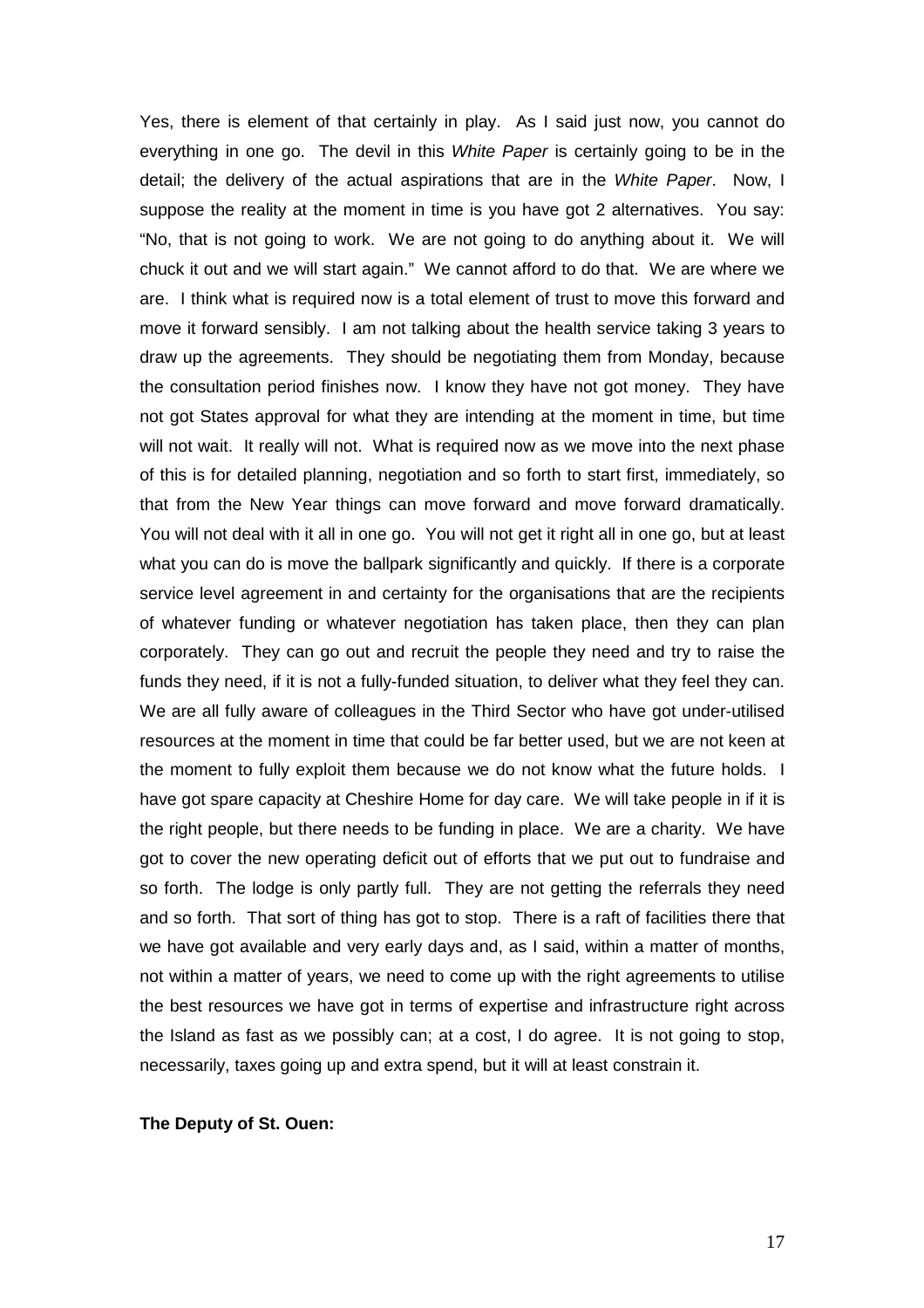Who is going to undertake that role? I absolutely agree with you. We have got to get the foundations in place as quickly as possible and be comfortable and certain that those foundations are strong enough to support the improvement.

## **Chairman of the Third Sector Forum:**

Okay, Deputy. I suppose you could accuse me of being an apologist for the health service in this, but I can only speak as I find.

## [11:15]

I started from highly critical perspective 12 months ago: "You are not going to sell to me. I am not sure the options laid out in the Green Paper are the right ones. They are structured in such a way that only an idiot would go for one and 2. Everybody would go for number 3." Was number 3 the right option and so forth? It was not that it was perhaps initially drafted. I have had a level of engagement with the Chief Minister's Office and that is not only driven by my new status at the Third Sector but through the other organisations that I am involved in and, in fact, indeed with my hat on at the Chamber of Commerce. I have had engagement with the Chief Minister's Office, with the Minister for Health and Social Services and various civil servants in Health. I have talked to Social Security. I have talked to lots of other organisations in the sector as well and I am reasonably confident that the message is sinking home that what we need to do is to strike a new partnership and a new deal and move this forward as rapidly as we possibly can and to put the mechanisms in place and to ensure that the civil servants and the professionals who are buried in the Health Department, who are protective of their little empire and what they are doing now, are side-lined so that the right things are absolutely done right across the piece. If you have got a disconnect between social workers and the medical people, somebody needs to sort that and they can do that very, very quickly. It is that sort of action which is required and required in the next few months so that the fundamentals and the basis of this are in place to be moved forward.

## **The Deputy of St. Ouen:**

Perhaps I should just rephrase my question. I was interested in your position and the role of the Third Sector Forum, the new organisation, in how they see what part that group is supposed to play in making sure that the challenges and issues that you have spoken about earlier are dealt with.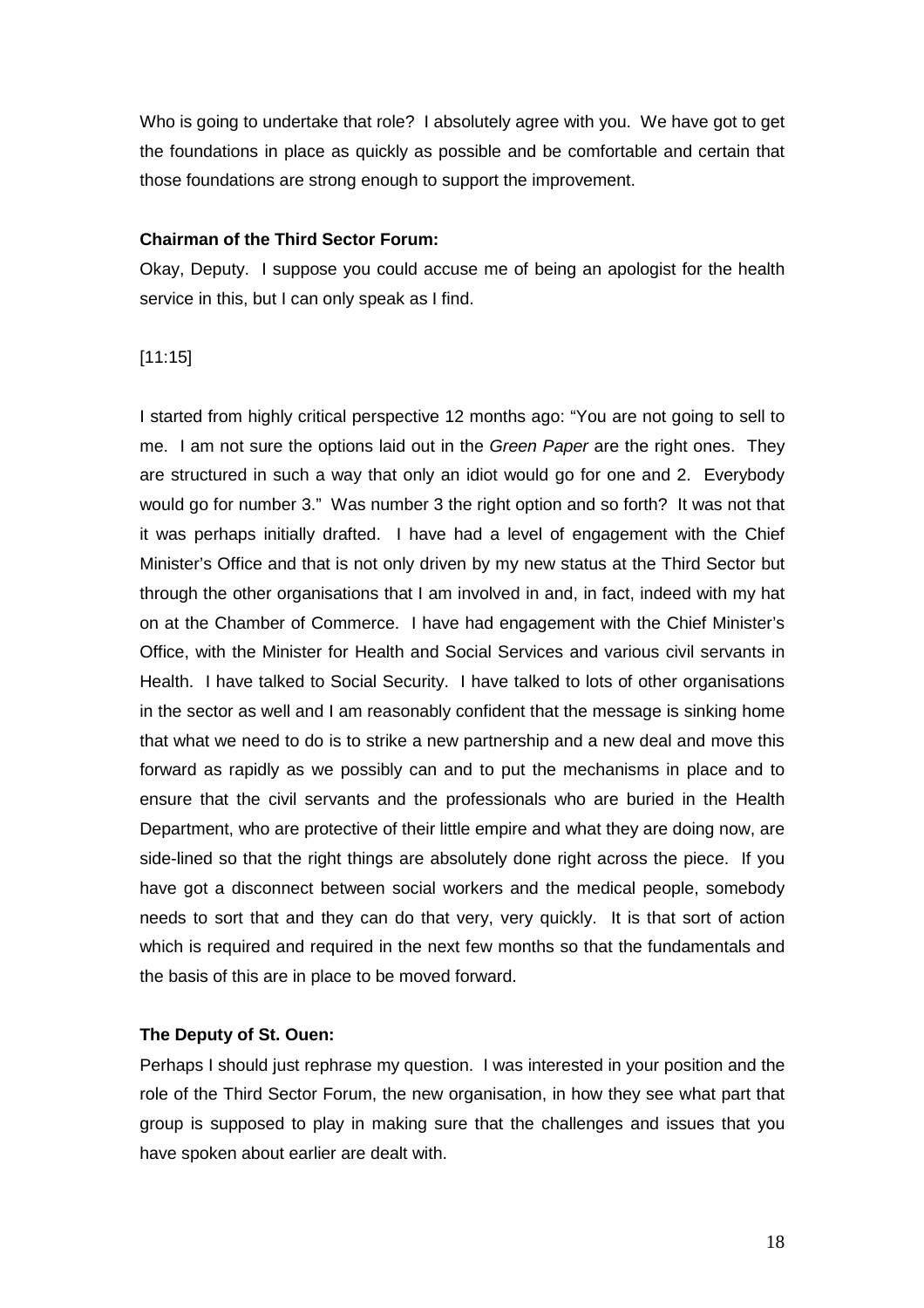#### **Chairman of the Third Sector Forum:**

I think you have probably misunderstood the purpose of the Forum. The Forum is not constructed just to work in the health service area. It is there to direct all non-Government organisations, not only charities; certainly not only medical charities. It is there to represent the sports clubs, P.T.A.s (parent teacher associations) or anything else that you can consider over time. So you have got to set the Third Sector Forum aside from what is going on in health and indeed, to a degree, what is going on with charities because we are not only a representative body for charities. We are representative body for any non-Government organisation providing services to the community.

#### **The Deputy of St. Ouen:**

I did not understand that. I thought that had been set up specifically for health.

#### **Chairman of the Third Sector Forum:**

No. Do not ask me to explain. The money found was filtered through Health and Social Services. I cannot explain that. You would have to ask the Minister why it went that route. That is why there a service level agreement between us and Health and Social Services, but that is going to move and move pretty fast and it will probably end up where it should do, with the Chief Minister's Office and perhaps a relationship with the Director of Social Policy, because that is the logical place for it to be. There is no resistance to that from the health service. They understand the need for that as well.

#### **Deputy J.A. Hilton:**

You briefly touched on G.P. (general practitioner) fees earlier. Would you like to share your thoughts and views on G.P. fees with regard to people who have ongoing serious illness or disability? Have you got any strong views on that?

#### **Chairman of the Third Sector Forum:**

Yes, Deputy Reed is absolutely right to highlight cost in this and whatever. There are lots of things we would like to do and some of the things we will be able to and some of the things we might not be able to. But when you sit and look at the way things are structured I think there is a very, very serious issue to be sorted. I think G.P. fees is a bit issue. I do not think that young children should be charged. I do not think that people with long-term conditions should be charged. This is a personal view. Certainly people on income support or whatever it might be also need to be given a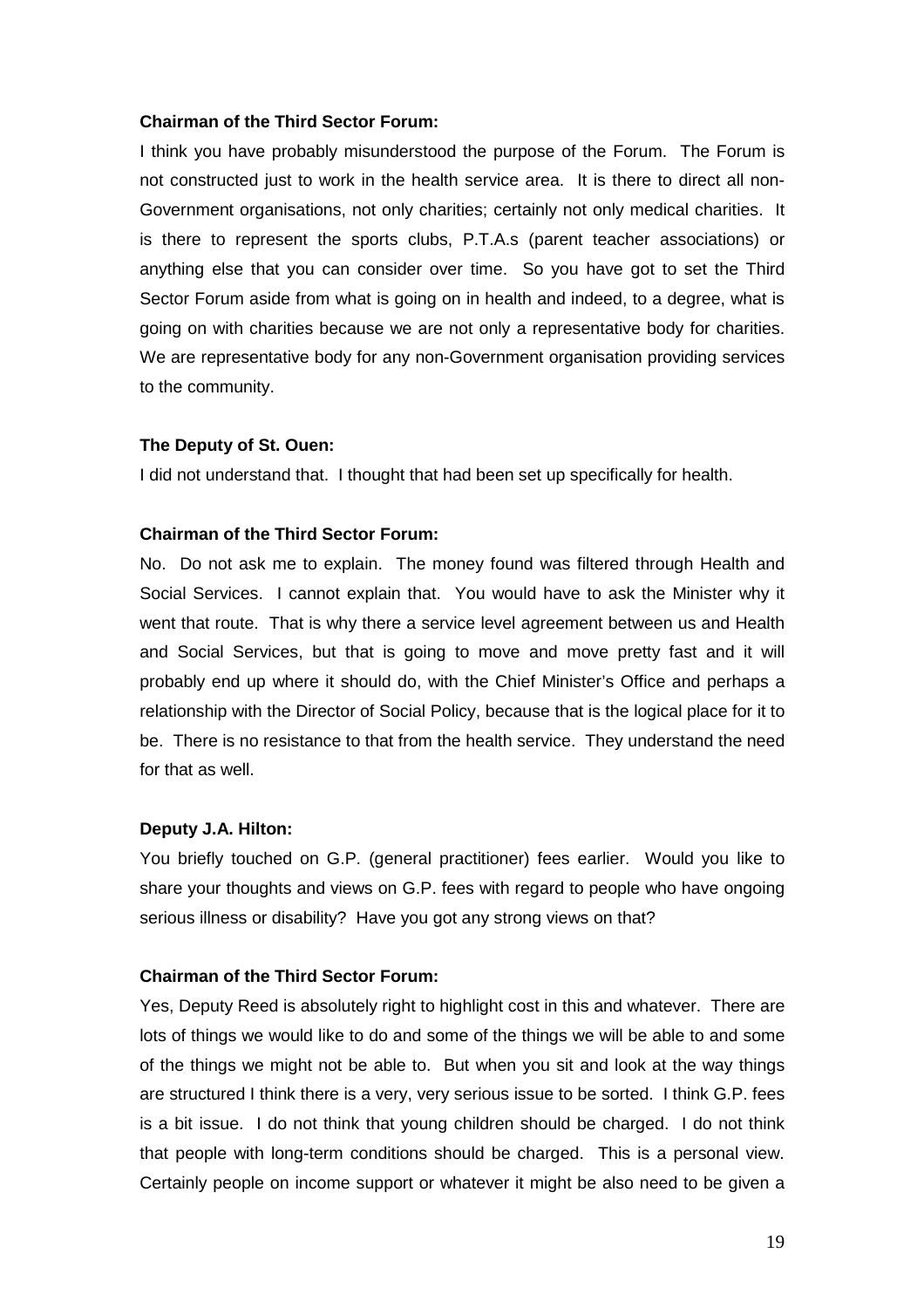dispensation there. I think the crazy situation we have got at the moment is because of the level of charges and the nature of the charges. We have got a problem where all sorts of people drift into A. and E. (Accident and Emergency) for services that should be provided elsewhere because it is free and that puts elements of A. and E. under serious strain and it is not an efficient use of resources. I think buried in this regime as well, because we have become a litigious society, G.P.s are very, very careful to protect their backdoor. So I think quite often when people get referred for investigation and treatment it is everything thrown at them when that is probably not necessary. I think there is a whole raft of services out there that are currently provided essentially by G.P.s that could be provided by nurses, pharmacists and so forth. All of this needs a little bit of lateral thinking so that we end up with a regime which is cost-effective and that does protect the weakest in society so that there are no financial ramifications. Areas of current services do need to be examined to ensure they are not just simply being abused on a financial basis. I am sure there are people walking into A. and E. who could quite happily afford private insurance and so forth because the smart people know they are not going to pay and that cannot be possibly right.

## **Mr. M. Gleeson:**

Staff implications for the Third Sector. If we look at the people who are in the Third Sector, they are voluntary, often retired. What staff implications are required to provide a professional service along with a community service?

## **Chairman of the Third Sector Forum:**

It depends. I mean each organisation is a one-off, to be frank with you. You have got some cracking organisations in the Third Sector at the moment which are providing incredibly valuable services purely with volunteers. St. Clement's Community Association is a perfect example. It has been a big society in Jersey for decades. It is not always structured as well as it could be and that is where my Forum comes in. It is horses for courses. That type of organisation needs replicating elsewhere across the Island. I am sure Deputy Reed has been kicking backsides up in St. Ouen and I had a chat with the Deputy of St. Peter a little while ago about why they have not gone the same route and so forth. Effectively, there is that opportunity and that will be on a voluntary basis. I run a facility around the chair of the facility. I do not run it with a professional officer running it. Cheshire Home relies on some volunteers, not all retired people. Quite a lot of teenagers come down there because they like to talk to the residents, play cards with them or whatever. I have got people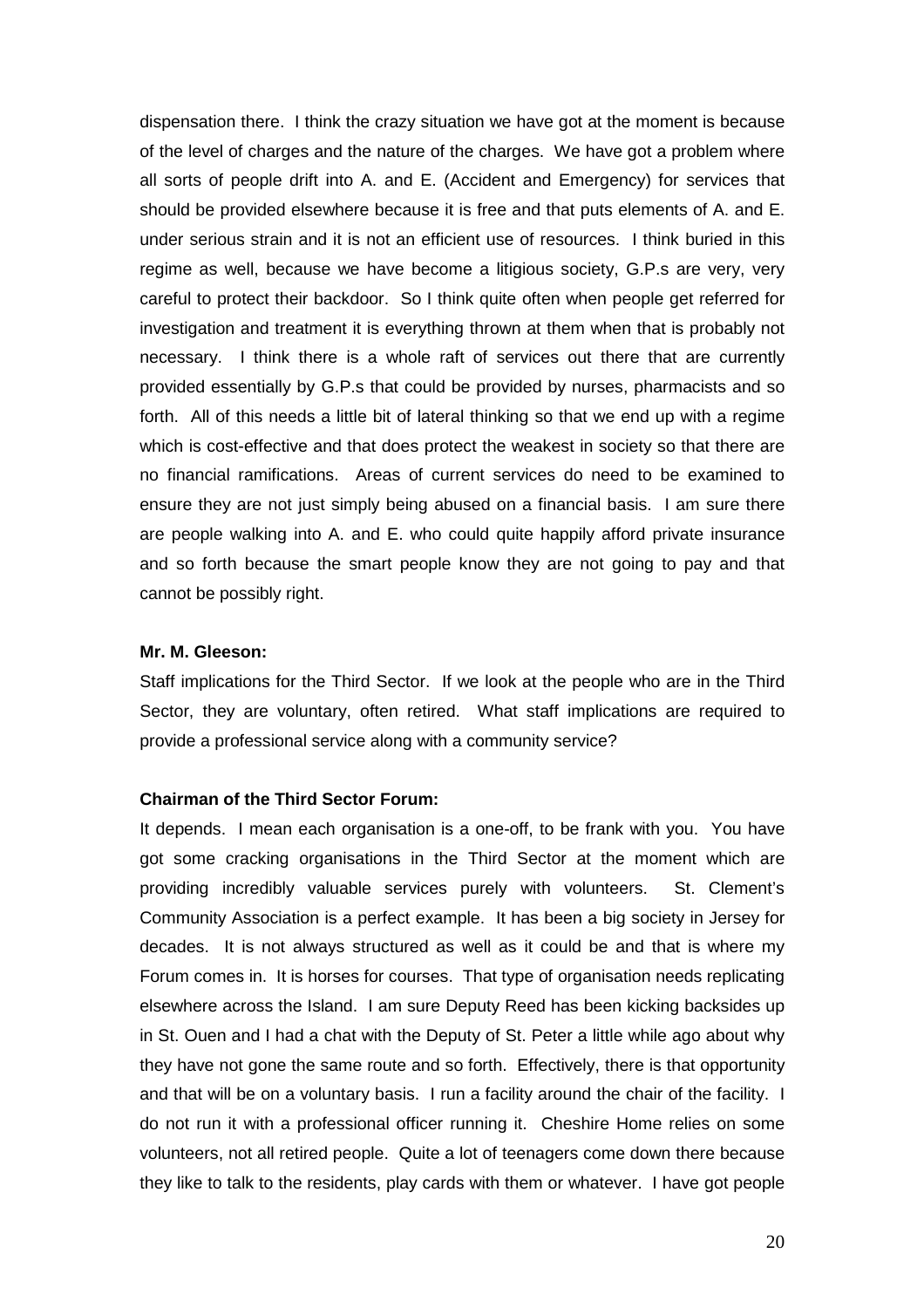who, on their day off, will take people out on trips and so forth. There is a whole raft of people out there who will do things. I know it is mainly retired people that do Meals on Wheels and whatever it might be. So if you are looking for volunteers I think what is needed is for the organisations that utilise volunteers to be taught how to use them a little bit better because they are virtually employees when you think about it. They should be given the same sort of respect, simply because they turn up occasionally and whatever. So that needs to be improved. When it comes to organisations that are providing much more substantive things and doing it with paid staff, then the catalyst to that is having certainty that you are going to be doing it for a period of time. You know, I am in a funny situation with my Third Sector. I have got enough money to recruit an Executive Officer for 2 years. It is going to take us 2 years to get it off the ground. We are going to take a flyer. Do we not do it on the basis we have not got the forward funding or do we do it on the basis we are going to have some idea of the funding to ensure there is continuity there? That is how a lot of these charities are operating at the moment in time. It is a wing and a prayer. Do we take somebody else on to provide additional service to the dashboard? Do we do this and do we do that? People are only offered short-term contracts because there is no certainty of the situation at the moment and I think that is the thing that needs to be dealt with by, as I said, much longer agreements and much more certainty about the levels of funding. There has always got to be codicils. This is not about handing money out willy-nilly. This is about handing money out to get delivery because if you do not get delivery, from a commercial perspective, it is just throwing money down the drain. I do not know if that answers your question. It is very difficult to catch everything in one conversation.

#### **Mr. M. Gleeson:**

There are a lot of staffing implications in the White Paper for the community services and recruiting staff in the community, the official Government services, is going to be an effort. How is the voluntary sector going to also get staff?

#### **Chairman of the Third Sector Forum:**

I think you are right to say that there are ramifications for how Government and the health service per se staffs its operations. I think an awful lot of it is about utilisation of what is currently there. I think at the moment in time it is quite inefficient. You go to this department for this particular treatment and there for whatever. I think there are elements about one-stop shops for treatment and integrating facilities and that obviously can have significant gains in terms of administration. You only need one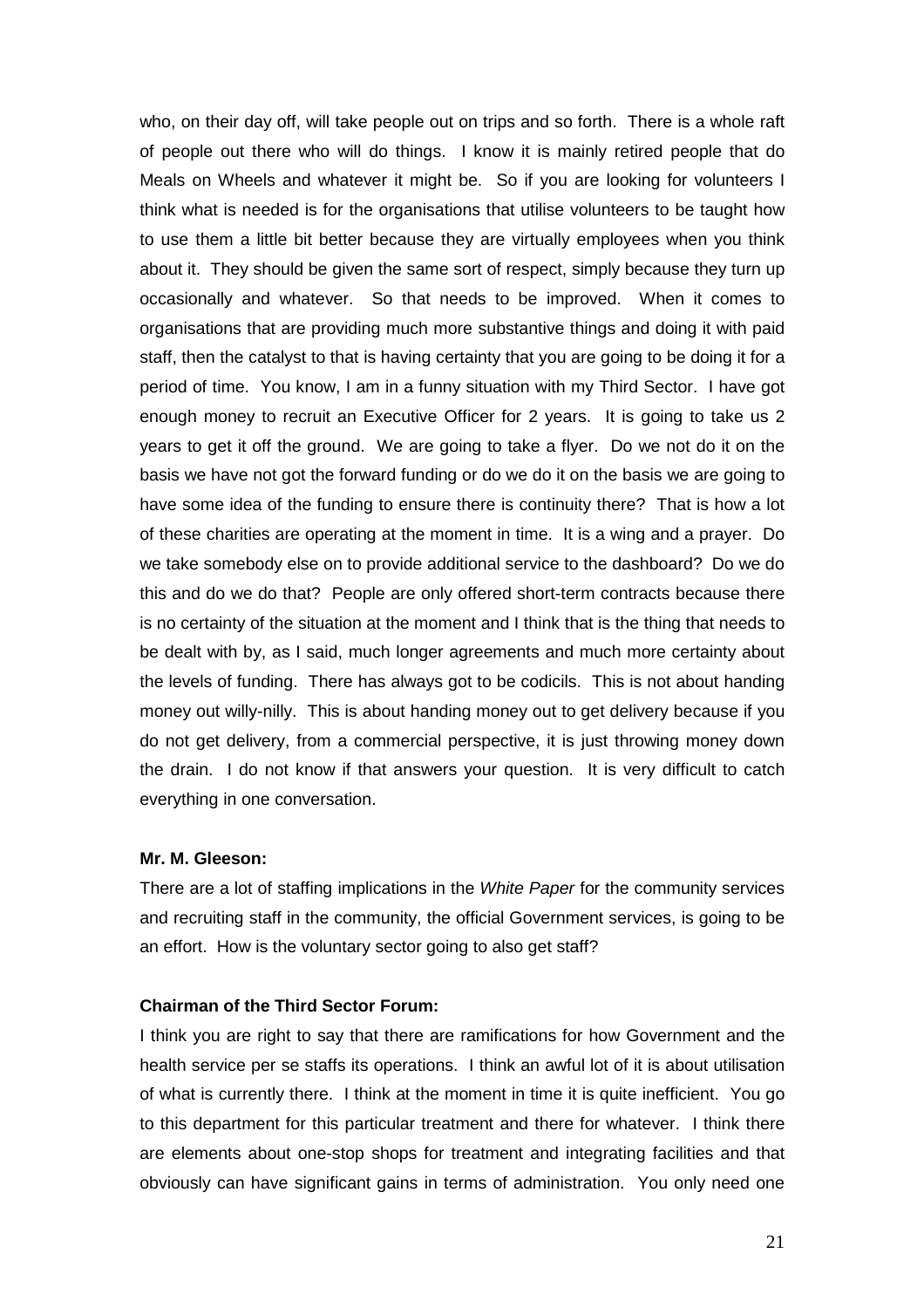resource instead of 5 or whatever it happens to be. I think you need to be very, very careful that, because of the aspirations to provide better services, it necessarily needs significantly more people. It needs management to work a lot smarter. That is what commercial organisations have been doing for decades. I am not sure our current health service as it has been constituted and organised has been too smart in that direction. So you have got that there. In terms of Third Sector organisations and how they cope with providing extra services, at the end of the day nothing is for free in this world and I think what is perceived is that, with any additional monies put into health, a proportion of that will need to be channelled back into the sector so that the providers of the sector are properly funded to do the functions that they are being asked to do. Again, I would hope that in some areas functions that are currently provided professionally within the health service will be transferred to the third sector and they will be delivered a lot more efficiently than they currently are, because the people delivering them will understand the problems that they trying to cope with.

#### **The Deputy of St. Peter:**

Thank you. Are there any further questions?

#### **The Deputy of St. Ouen:**

Just picking up on your point about management needs to be smarter, I think it is a general and personal frustration of mine that we keep hearing those sorts of words and we know that there are and have been pressures that have been known about for a long period of time and yet management does not seem to be able to deal with them. What gives you that new confidence that the management that we have in place - not politicians, the actual people that are required to deliver the services on behalf of the public in the health service - will and can deliver what we all want and have been looking for for some time?

#### **Chairman of the Third Sector Forum:**

That is a million dollar question, Deputy. I think there is a new breath of fresh air in here at the moment in time. My experience in the past has always tended to be that when you have challenged the professionals at all levels - from consultants to doctors to hospital management or whatever else it might be - you have tended always to get a very, very defensive attitude. You tended to be not belligerent (I would not be belligerent anyway, would I), but within the context: "What do you know? We are the experts. This is the way it has got to be." I can only speak as I find and I am not an expert and I have not talked to every consultant or every doctor